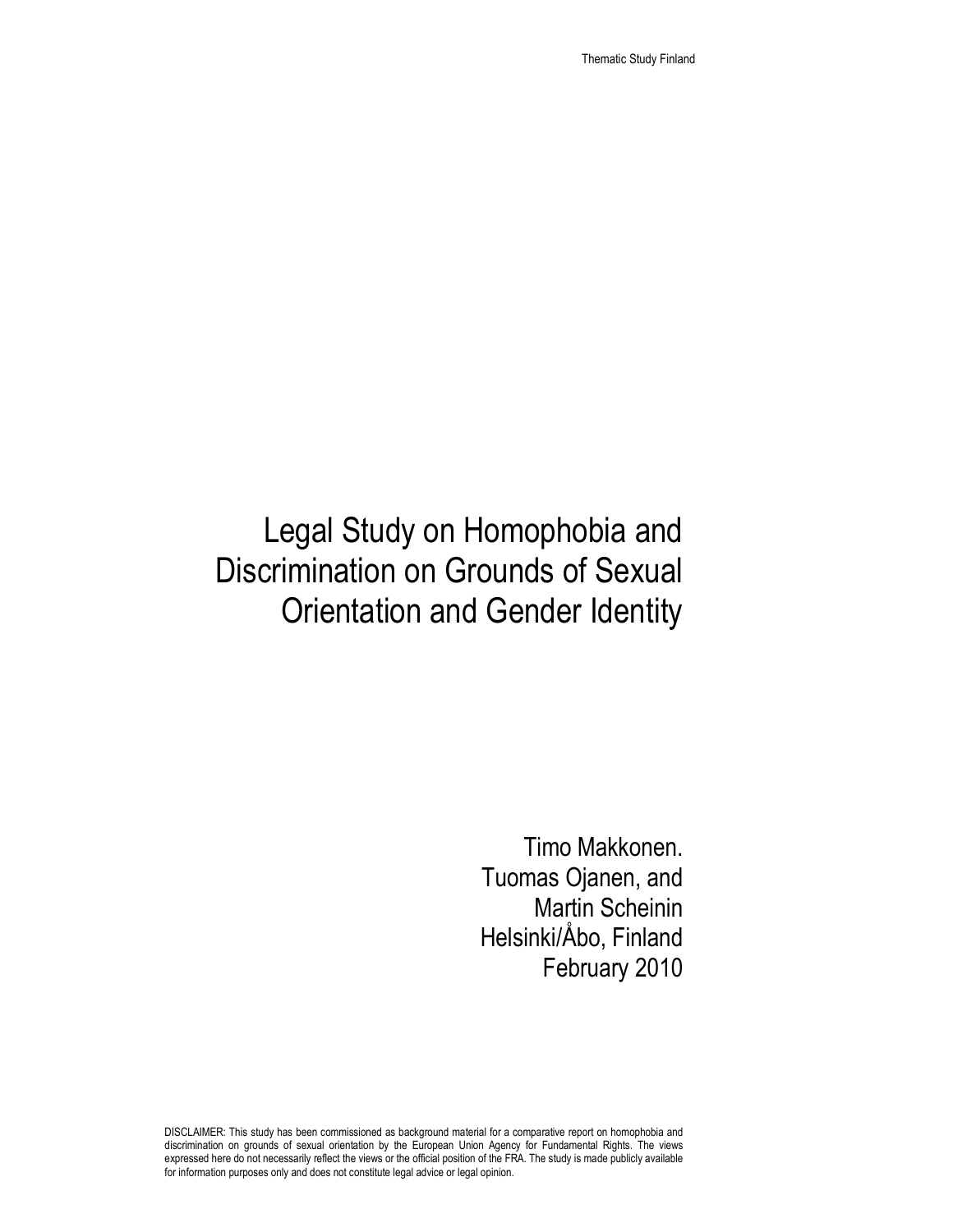# Contents

| А. | $A.1$ .<br>A.2<br>A.3 |     |
|----|-----------------------|-----|
| В. | B.1.                  |     |
| C. | C.1                   |     |
| D. | D.1.                  |     |
| Е. | F 1                   |     |
| F. | F 1                   |     |
| G. | G <sub>1</sub>        |     |
| Η. |                       |     |
| L  |                       |     |
|    |                       | .34 |
|    |                       | .36 |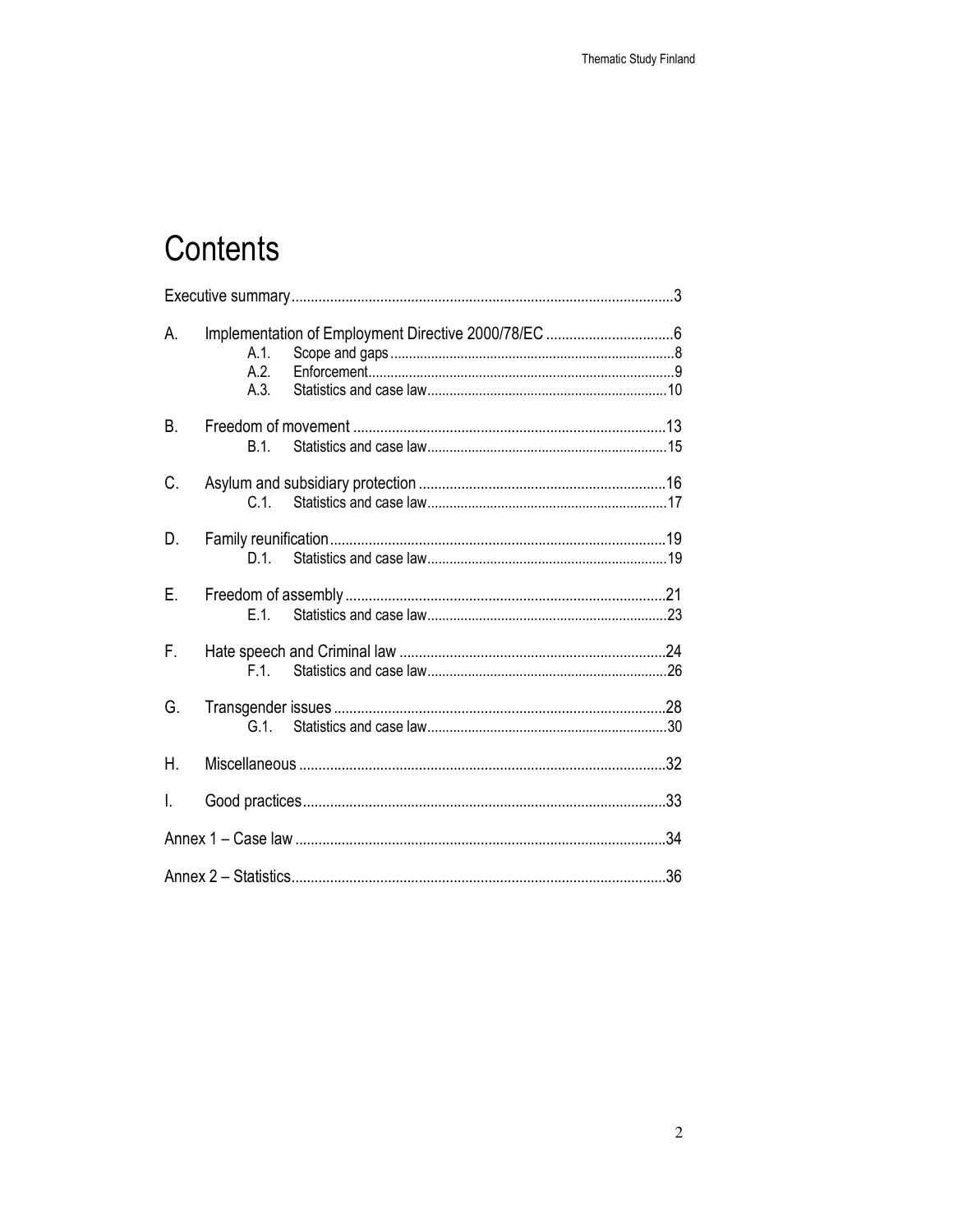## Executive summary

### Implementation of Employment Directive 2000/78/EC

Directive 2000/78/EC was transposed into national law by means of the adoption of the Equal Treatment Act and amendment of a number of specific acts. A separate set of laws were adopted in the Åland Islands, which is an autonomous province of Finland and has exclusive legislative competence over specific matters within its jurisdiction. Finland was condemned by the European Court of Justice in February 2005 for having exceeded the deadline for the national transposition of the Directive, particularly as regards Åland Islands.

Finnish equal treatment law appears to be in full compliance with the EU Employment Equality Directive. In some respects, particularly as regards the material scope of application of the relevant legislation, it goes beyond the requirements set forth by the Directive.

A victim of sexual orientation discrimination can avail of several different legal avenues, of civil or criminal law nature, for the purposes of obtaining redress. No precise statistics on how many such proceedings have been initiated are available, but the available evidence suggests that the number of cases is low.

### Freedom of movement

The provisions regarding freedom of movement of EU citizens and members of their families are laid down in the Aliens Act. These provisions apply equally to everyone irrespective of their sexual orientation. By virtue of the Aliens Act and the Act on Registered Partnerships persons who have contracted a registered partnership have the same rights as persons who are married, and same-sex couples living in the same household have the same rights as different-sex couples living in the same household. As a rule, family members of EU citizens (irrespective of whether they themselves are EU citizens) have the same right of residence in Finland as the EU citizen concerned.

There is no statistical data showing how many LGBT persons have exercised their right to reside in Finland on the grounds of being a family member of an EU citizen. No case law interpreting the domestic law in this respect could be found from the case law database FINLEX or the pertinent legal literature.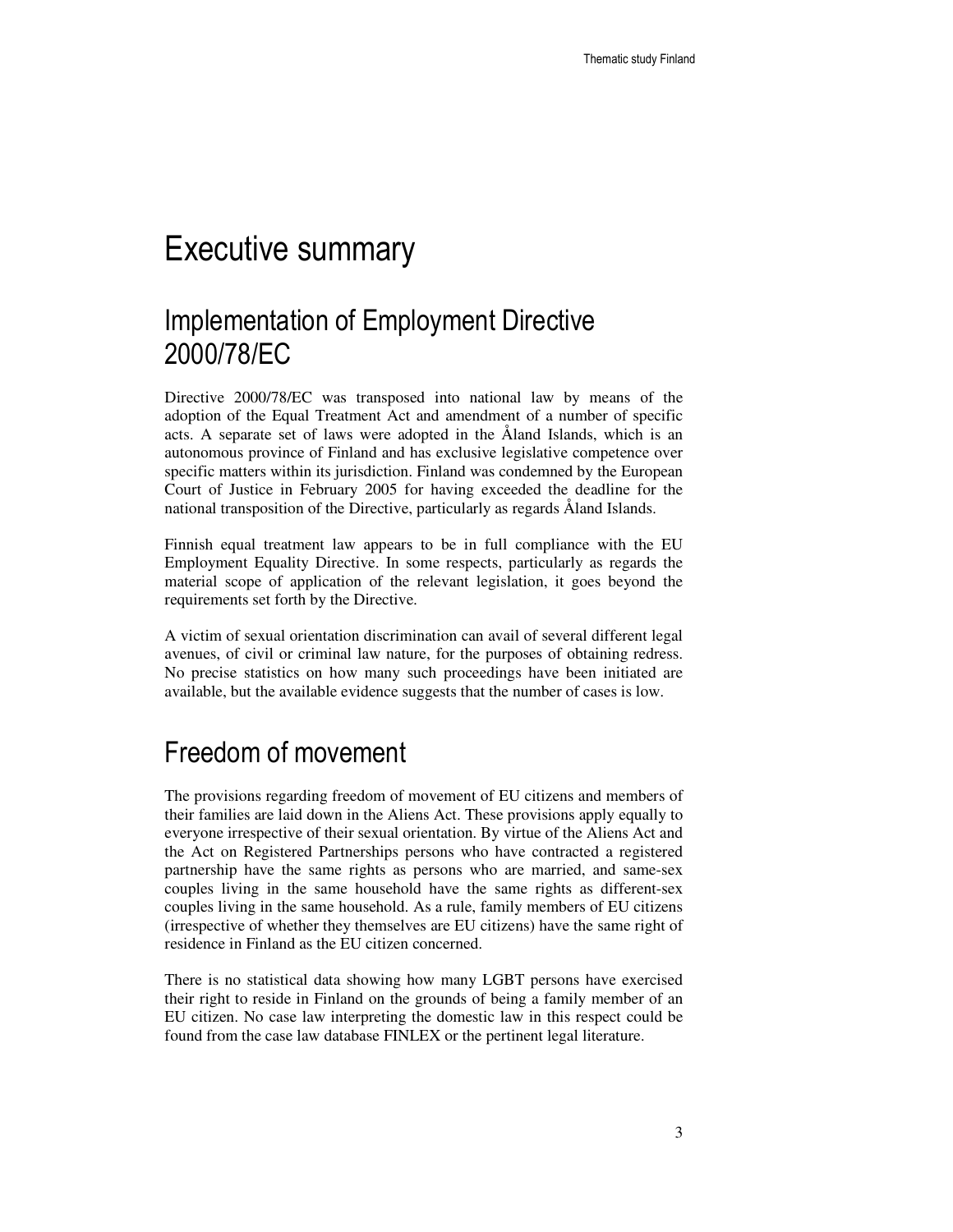#### Asylum and subsidiary protection

Under the Aliens Act non-citizens may be granted asylum if they reside outside their home country owing to a well-founded fear of being persecuted for reasons of "membership in a particular social group". Under the Act, as revised, persecution on the grounds of sexual orientation is to be considered persecution for reasons of "membership in a particular social group". Family members, including LGBT partners, of persons who have been granted asylum or subsidiary protection are, upon application, also issued a residence permit.

Statistical data showing how many LGBT individuals have sought asylum or a residence permit on the above grounds does not exist in Finland. No significant case law could be found in this context from the case law database FINLEX or the pertinent legal literature.

#### Family reunification

A family member of a third country national residing in Finland may be issued a residence permit on the basis of family ties. The material provisions regarding family reunification apply equally to married spouses and individuals in a registered partnership, and to different-sex couples living in a marriage-like relationship and same-sex couples living in such a relationship. Under the Aliens Act, when a non-national is issued a residence permit, his/her family members are issued a similar permit for the same period of time.

Statistical data showing how many LGBT individuals have exercised their above-mentioned rights does not exist in Finland. No case law could be found in this context from the case law database FINLEX or the pertinent legal literature.

#### Freedom of assembly

The Constitution and the Assembly Act provide strong protection for the right to exercise the freedom of assembly. Everyone has the right to arrange demonstrations and other public meetings without a permit, as well as the right to participate in them. These rights apply to "peaceful public meetings", which is interpreted to mean that the purpose of the meeting must not be to break the law for instance by means of inciting hatred, as defined in the Penal Code, against a population group (such as LGBT people). The police is specifically required under domestic law to protect public meetings from illegal third-party interference.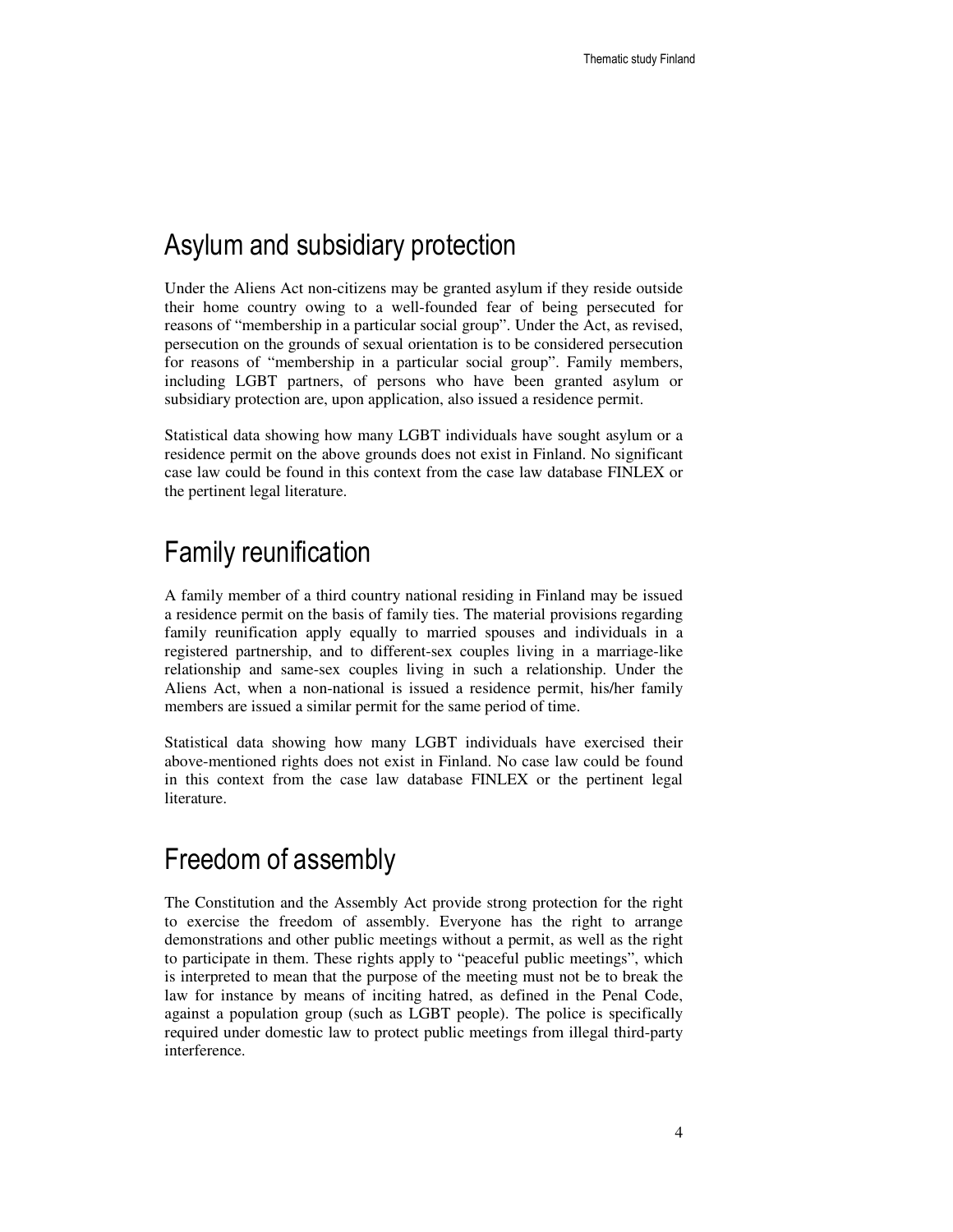There is no statistical data about the number of pro-LGBT people demonstrations that have been arranged in Finland, nor is there respective data about the number of demonstrations that have been critical of LGBT people or their rights. No case law could be found in this context from the case law database FINLEX or pertinent legal literature.

#### Hate speech and criminal law

Hate speech against LGBT groups or individuals may constitute several different types of crimes as defined in the Penal Code, such as invasion of personal reputation, defamation or incitement against a population group. If hate speech takes place in the context of employment or education it may also constitute harassment under the Equal Treatment Act. Homophobic motives may be taken into account as a ground for increasing the punishment for a common crime such as assault.

There is no statistical data showing how many cases have been tried on the grounds of hate speech against LGBT groups or individuals specifically. No case law could be found in this context from the case law database FINLEX or the pertinent legal literature.

#### Transgender issues

The issue of discrimination against transgender persons is not specifically addressed in Finnish law. The prevailing legal opinion, as well as the practice of the Ombudsman for Equality, supports the interpretation that the law regarding equality and non-discrimination between women and men applies also to discrimination against transgender persons. A Committee charged with revising equality legislation has proposed that the gender equality legislation be amended so that it would explicitly cover transgender discrimination.

There is a specific piece of legislation that governs the official recognition of the sex of a transsexual person. The new *de facto* sex of a person shall be legally recognized *ex officio* (i.e. there is no room for discretion), provided that certain conditions laid down in law are met. A person whose new *de jure* sex has been recognized by the competent authorities is to be treated as a person of that sex for all purposes under the law, including the change of name.

Statistics about the number of individuals who have changed their *de jure* sex is not readily available, nor are statistics about the number of people who have changed their name for these reasons. Some indirect indicators however may be used, but these do not provide fully reliable information. No case law interpreting the laws in question could be found from the case law database FINLEX or the pertinent legal literature.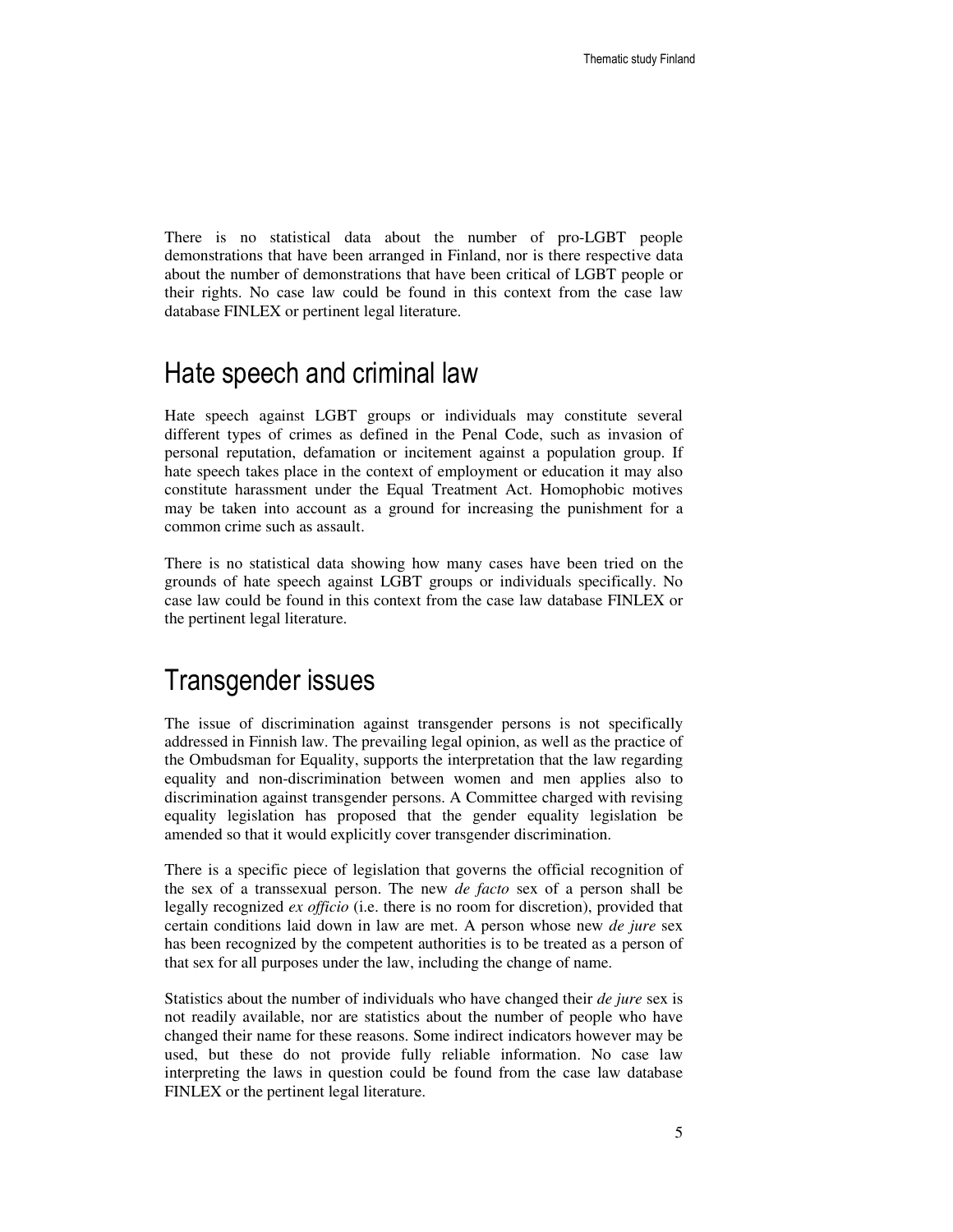# A. Implementation of Employment Directive 2000/78/EC

Directive 2000/78/EC was transposed into national law primarily by means of the adoption of the Equal Treatment Act [*yhdenvertaisuuslaki* (21/2004)]. The Equal Treatment Act is a general piece of legislation in the sense that its overall material scope is wide and it covers several discrimination grounds. A number of more specific, already existing acts were amended when the Equal Treatment Act was adopted with a view to bringing their non-discrimination provisions in line with the latter. These Acts included the Employment Contracts Act [*työsopimuslaki* (55/2001)], Civil Servant Act [*valtion virkamieslaki* (750/1994)], Act on Civil Servants in Municipalities [*kunnallisista viranhaltijoista annettu laki* (304/2003)] and Seaman's Act [*merimieslaki* (423/1978)]. Discrimination is prohibited also in a number of other pieces of legislation that had been enacted already before the transposition of the Directive. Most important of these are the Constitution [*perustuslaki*  (731/1999)] and the Penal Code [*rikoslaki* (391/1889)].

Åland Islands is an autonomous province of Finland which has exclusive legislative competence over matters pertaining to, inter alia, civil servants employed by the Province of Åland or one of the municipalities in the Åland Islands, education, self-employment and partially also provision of services in the Åland Islands (e.g. transport services). In consequence, the abovementioned acts, adopted by the Parliament of Finland, are applicable in the Åland Islands only insofar as they do not deal with these areas, being applicable e.g. with respect to employees in private companies but not civil servants. A distinct set of acts had therefore to be adopted in the Åland Islands to transpose the Directive. The most important of these is the Provincial Act on Prevention of Discrimination in the Province of Åland Islands [*Landskapslag om förhindrande av diskriminering i landskapet Åland* (66/2005)], in addition to which a number of other acts, dealing with specific subject areas such as high school education, were adopted.

EU member states were required to transpose the Employment Directive into national law by 2 December 2003. The Equal Treatment Act, together with the above-mentioned amendments to the other relevant acts, entered into force on 1 February 2004 and Åland Islands' equality legislation entered into force in December 2005. Hence Finland was late in transposing the Directive, particularly in respect to the Åland Islands, and was indeed condemned for this by the European Court of Justice on 24 February  $2005$ <sup>1</sup>

l

<sup>&</sup>lt;sup>1</sup> ECJ ruling from 24.2.2005, Case C327/04.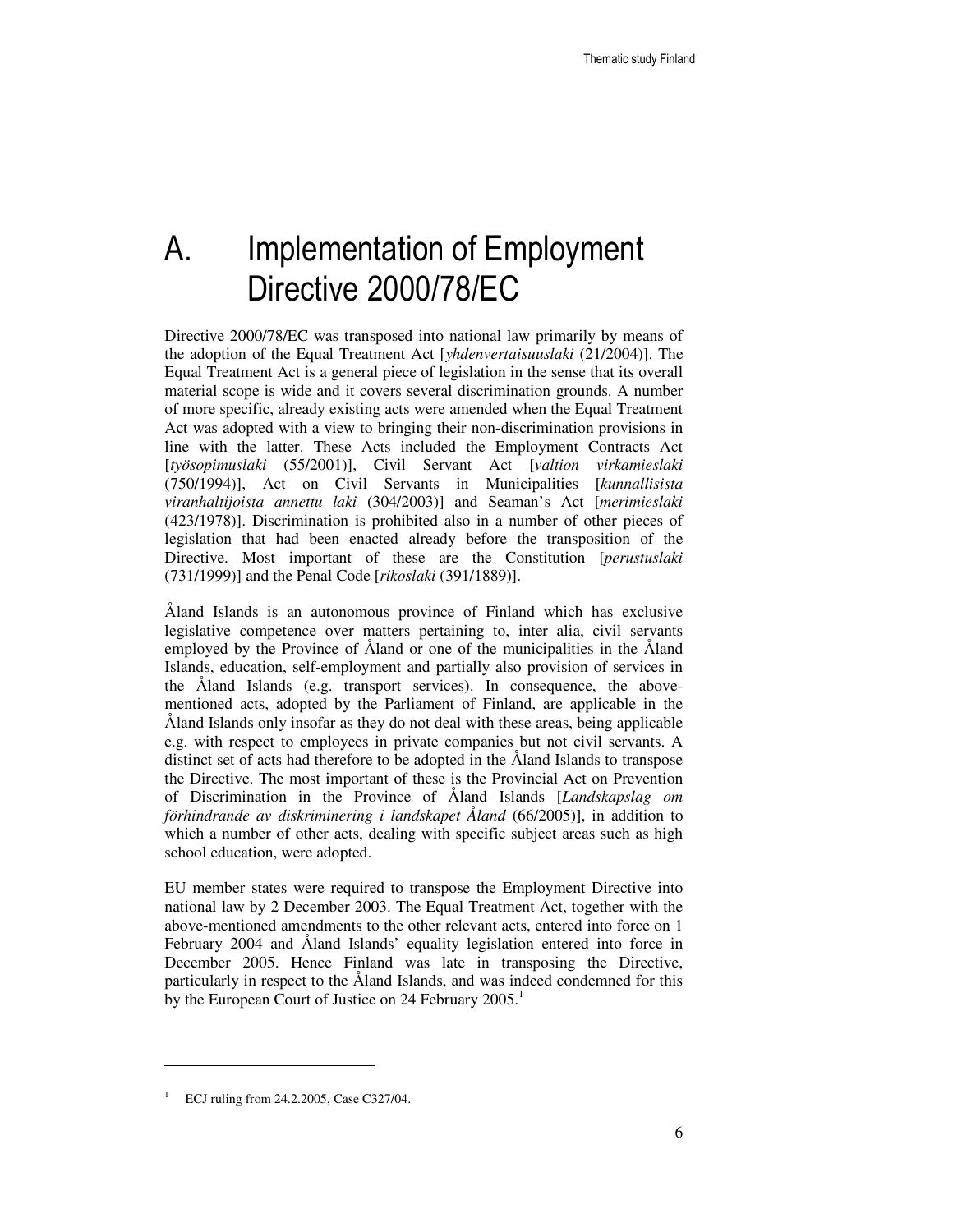The Finnish anti-discrimination legislation is currently under a comprehensive review process. The Ministry of Justice of Finland set up in January 2007 the Equality Committee, and charged it with preparing a proposal for renewed equal treatment legislation. The Committee concluded its work in December  $2009$  by submitting its report to the Ministry of Justice.<sup>2</sup> The Committee's report contains inter alia the following proposals:

- The scope of application of the Equal Treatment Act would be expanded so that it would cover all public and private activities. Matters belonging to the sphere of private life would however be excluded from the scope. The Committee proposes that the Act on Equality between Women and Men be amended with a view to taking explicitly into account that the concept of gender discrimination includes discrimination based on gender reassignment and gender identity..
- The duty to promote equal treatment would expand so that it would concern all discrimination grounds, including sexual orientation, not just ethnic discrimination as is presently the case. The duty-bearers would include not just government and municipal authorities, but also educational institutions and employers. The general duty would encompass a more specific duty to draw up an equality plan setting out the specific measures by which the general duty will be implemented.
- The prohibition of discrimination would encompass prohibition of multiple discrimination, as well as discrimination by association and discrimination based on assumptions.

The office of the Ombudsman for Minorities would be turned into the office of the Ombudsman for Equality, and the Ombudsman would be charged with supervising compliance with the Equal Treatment Act with respect to all the grounds covered by the Act, including sexual orientation. The powers of the Discrimination Tribunal of Finland would be similarly expanded.

The Government's Proposal for revised equality legislation is expected to be submitted to the Parliament in the autumn of 2010.

<sup>2</sup> The Report of the Equality Committee, *Proposal for a new Equal Treatment Act* (Committee Reports 2009:4). Available at the website of the Ministry of Justice, at www.om.fi (accessed 1.2.2010).

<sup>6</sup> The preparatory works to the Non-Discrimination Act submit that the theoretical ceiling - the amount of which is now 15 000 euros but which will be reviewed every two years – was laid down in law as a guidance for the judges, for the purposes of underlining that substantial amounts should be awarded in discrimination cases.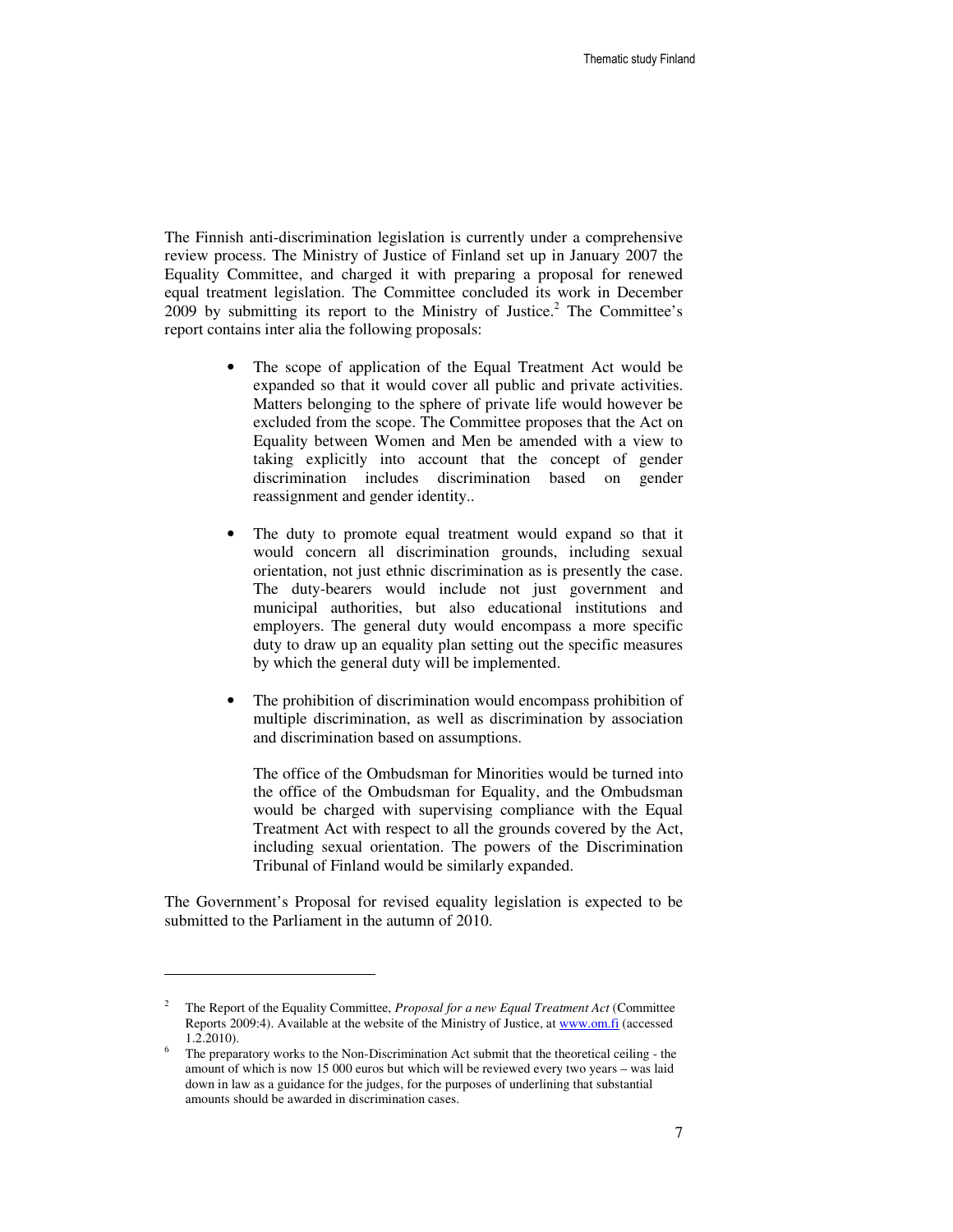### A.1. Scope and gaps

Finnish anti-discrimination law, and in particular the anti-discrimination law applicable in the Åland Islands, goes in some respects beyond the requirements set forth by the Employment Directive, particularly as regards its material scope of application. It would seem that the domestic law satisfies all the requirements set forth by the said Directive.

The Equal Treatment Act prohibits discrimination on the grounds of sexual orientation in: access to self-employment and to occupation; support for business activities; recruitment conditions, employment and working conditions (including dismissal and pay), vocational training and promotion; membership of, and involvement in, workers' or employers' organisations; and access to education and training, including advanced training, retraining and vocational guidance. The law protects not just paid workers but e.g. trainees as well. The Act on State Civil Servants, the Act on Municipal Office Holders and the Seamen's Act provide *complementary* protection by means of prohibiting discrimination on the grounds of sexual orientation in their respective fields of application. By way of an apparent mistake, the non-discrimination provision of the Act on State Civil Servants did not initially explicitly refer to sexual orientation as a prohibited ground of discrimination. This omission – which was arguably of no legal consequence as the list of prohibited grounds is open-ended and the preparatory works make it clear that sexual orientation is one of the prohibited grounds - was corrected in late 2007 and the amended nondiscrimination provision (section 11 of the Act) entered into force on 1.1.2008.

The Provincial Act on Prevention of Discrimination in the Province of Åland Islands prohibits discrimination on the grounds of sexual orientation in: Access to self-employment and to occupation; vocational guidance, vocational training and retraining, including work training; access to civil service in the Åland Islands or one of the municipalities therein, and the conditions of such service; healthcare and social security; schools; and professional provision of goods and services, including housing. The Provincial Act on Collective Contracts [*Landskaplag om tjänstekollektivavtal* (1978:22, as amended by act of 2005:69)] bans clauses in collective agreements that discriminate on the grounds of sexual orientation. A number of provincial acts which deal with specific forms of education, including higher education, prohibit discrimination on the grounds of sexual orientation in their specific fields of application.

Finnish anti-discrimination law goes, in terms of the material scope of application, beyond the requirements of the Employment Equality Directive. Whereas there were initially some concerns as to whether it fully complies with the Directive in some other respects, these concerns have now been alleviated, because a number of amendments have been made into that law in order to bring it fully in line with the Directive.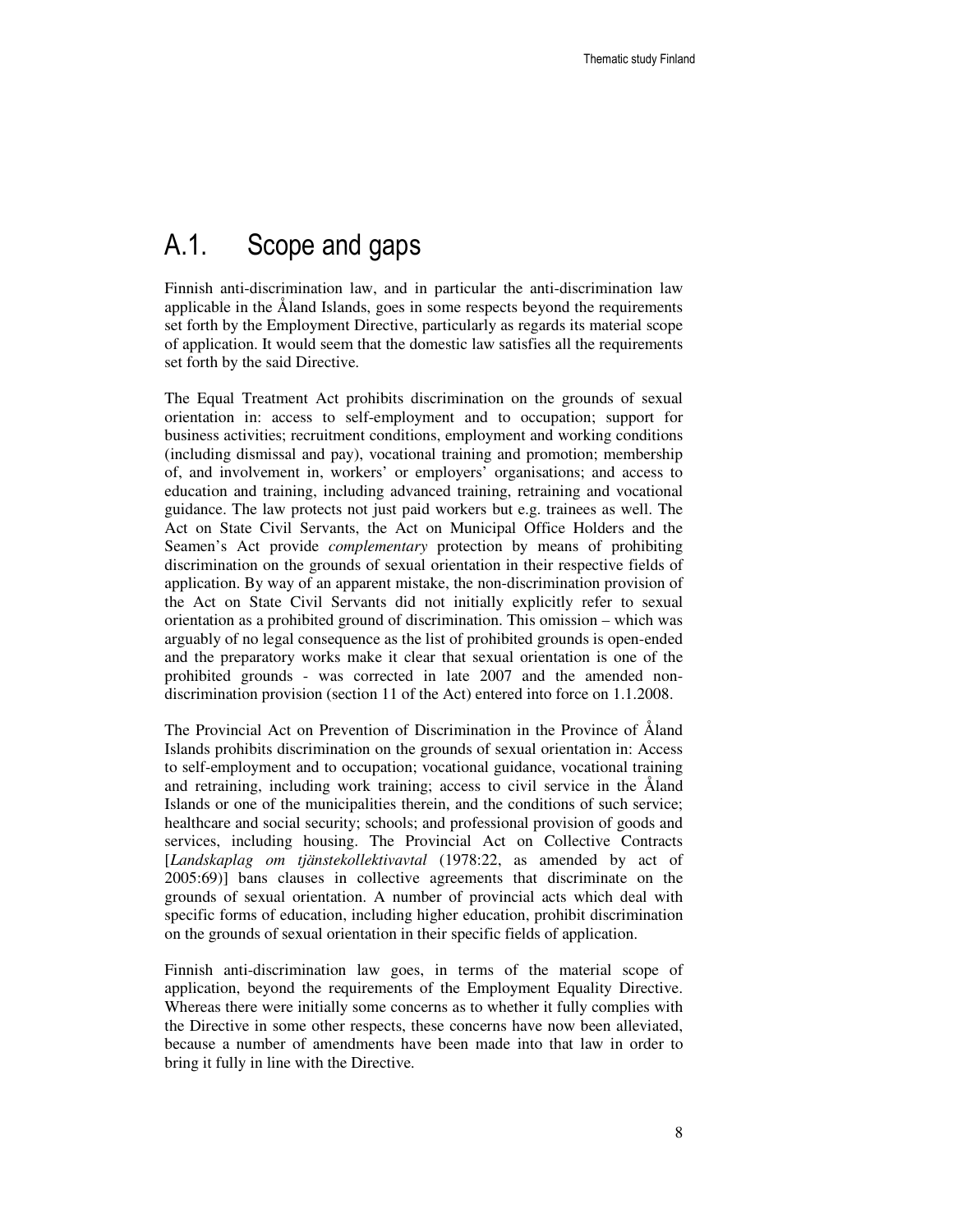### A.2. Enforcement

A victim of discrimination may, on the basis of the Equal Treatment Act, file a claim in a district court with a view to obtaining just satisfaction ("hyvitys"). The amount of just satisfaction can be as high as  $15\,000 \in \text{and even more when}$ the circumstances so warrant.<sup>6</sup> The payment of satisfaction is not connected to criminal liability.

Discriminatory provisions included in an employment contract may be annulled or amended by an ordinary court, or by a Labour Court if the matter deals with a collective agreement.

Criminal charges under the Penal Code may also be brought. Discrimination is a crime under public prosecution in the Penal Code, which means that when a crime report has been filed by the victim or someone else, or when the police otherwise has reason to suspect that a crime has taken place, it is for the police to investigate the matter under the leadership of a prosecutor (pre-trial investigation). A person who is found to be a victim of discrimination may be awarded just satisfaction under the Equal Treatment Act or be awarded compensation for damages from the perpetrator under the Tort Liability Act [*vahingonkorvauslaki* (412/1974, as amended by law 509/2004)]. Damages may, on the above grounds, be claimed from the perpetrator also in civil proceedings where the matter of criminal responsibility is not examined.

As regards employment, compliance by employers with anti-discrimination law is supervised by the Occupational Health and Safety Authority. It may receive communications from employees, and carry out on-site inspections in the private sector, and if it considers that there are probable grounds to believe that discrimination, as defined in the Penal Code, has taken place, it must report the case to a public prosecutor (i.e. the Authority's duty to act does not depend on the consent of the victim(s) of discrimination).

In case a discriminatory decision is made in the exercise of public powers, a victim of discrimination may file a complaint to the Parliamentary Ombudsman or the Chancellor of Justice of the Government. These bodies do not have the power to amend decisions of authorities or award damages, but they may e.g. issue admonitions or order criminal prosecutions against a public official.

There is no equality body in Finland dealing with discrimination on the ground of sexual orientation. The Ombudsman for Minorities deals only with discrimination on the grounds of ethnic origin and the Ombudsman for Equality deals with gender equality, including discrimination on the grounds of transsexuality but not sexual orientation (see heading G of this report for more details).

Article 9(2) of the Employment Equality Directive, regarding the involvement of associations and other legal entities in judicial or other procedures, did not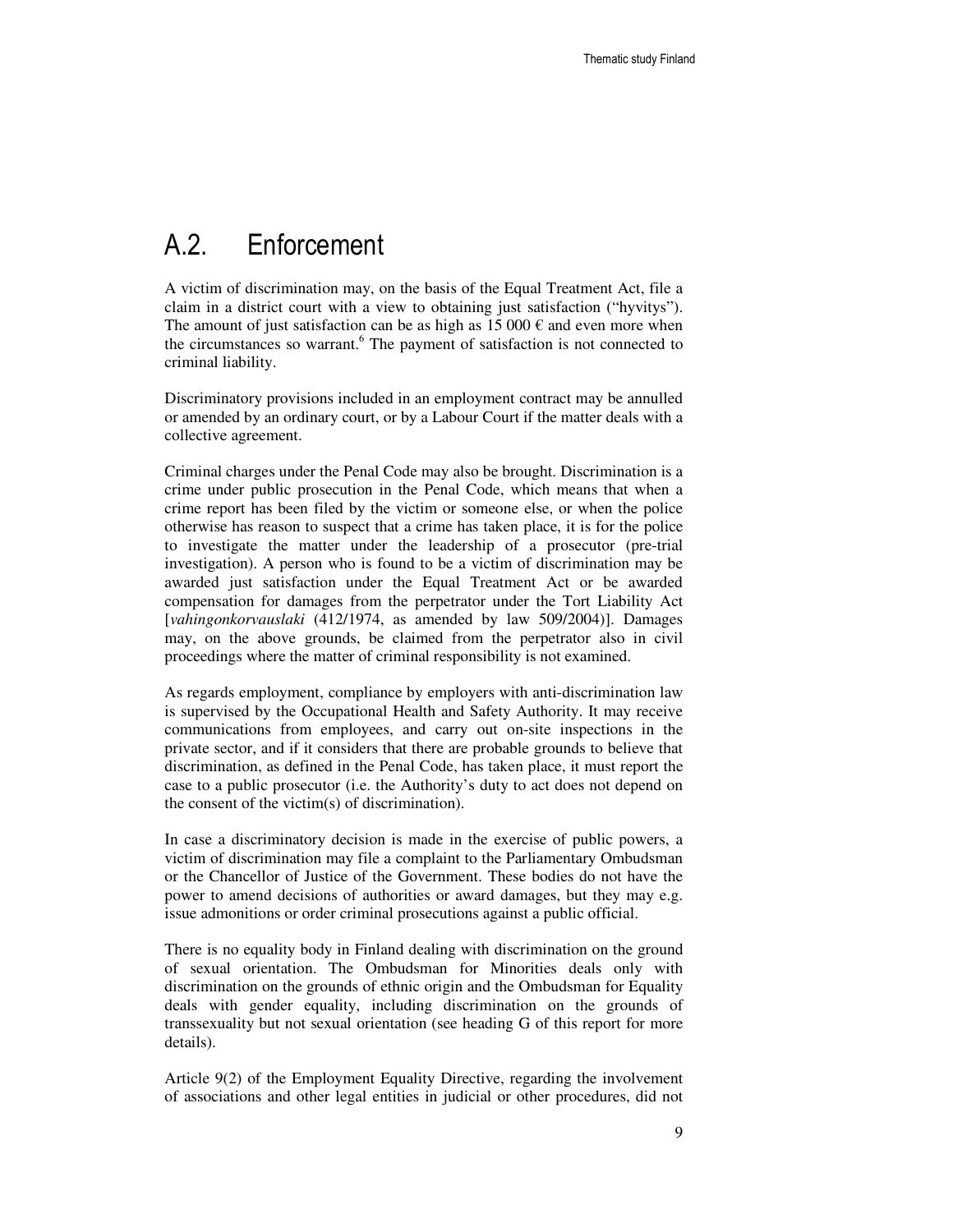lead to the taking of any specific transposition actions. In the Finnish legal system both natural and legal persons can have rights and obligations and have legal standing. However, only those whose rights or obligations are directly at stake have legal standing in court in a particular case. Neither class actions nor organisational standing are possible in discrimination cases. Interested organisations may not bring legal action on behalf of a victim of discrimination without his/her authorization, or as juridical persons formally (in their own name) act as legal counsel even with authorization, or become third parties or even (usually) act as *amicus curiae.* Individual lawyers (or even lay individuals, subject to some restrictions), also when working for an organisation, may, subject to general statutory restrictions for representation, bring legal action and represent a victim in a court upon his/her authorization, and may of course provide legal and other assistance such as advice. There are no procedures for legal authorization of the organisations whose employees can engage in proceedings in this way; hence there are no statistics on this either, and basically any organisation can play a role in this regard. In practice interested organisations do not, primarily because of lack of resources, directly engage in legal proceedings, but only give legal and/or other advice to the (potential) complainants and give contact information for lawyers who have specialized in the subject area.<sup>7</sup> Accordingly the relevance of Article 9(2) for the purposes of vindicating the rights of victims of discrimination has been modest.

#### A.3. Statistics and case law

Statistics. According to information obtained from Statistics Finland<sup>8</sup> it is possible to obtain aggregate figures about the number of court cases relating to particular types of criminal or civil law proceedings. However, the existing statistics are not (and cannot be) disaggregated in such a manner that they would disclose e.g. the number of discrimination cases relating specifically to sexual orientation. To obtain the number of such court proceedings, tried under the national transposition legislation, one would have to launch a fully-fledged research into all equal treatment cases decided by the national courts, in order to detect or determine from the actual court decisions or records the specific discrimination ground(s) in relation to which cases have been tried. Such an

<sup>7</sup> The main national NGO in this field, the Sexual Equality association (Seksuaalinen tasaarvoisuus ry, SETA), does not currently provide legal advice but only gives information regarding whom to contact for further advice and counselling (authorities or a lawyer or another NGO). The Feminist Association Unioni (Naisasialiitto Unioni ry) offers legal help for women free of charge in all kinds of matters. Trasek, which is an association for transsexual people, offers (at least occasionally) legal advice in relation to issues related to transsexuality. It is impossible to exhaustively list all associations that may be active in this field, as there are 127 000 associations in Finland and basically any one of them could give some advice in legal matters. The main point however is that there are no NGOs in Finland that regularly represent victims of discrimination in a court for free of charge or e.g. for a nominal fee.

<sup>8</sup> Personal communications, 11 and 12 February 2008.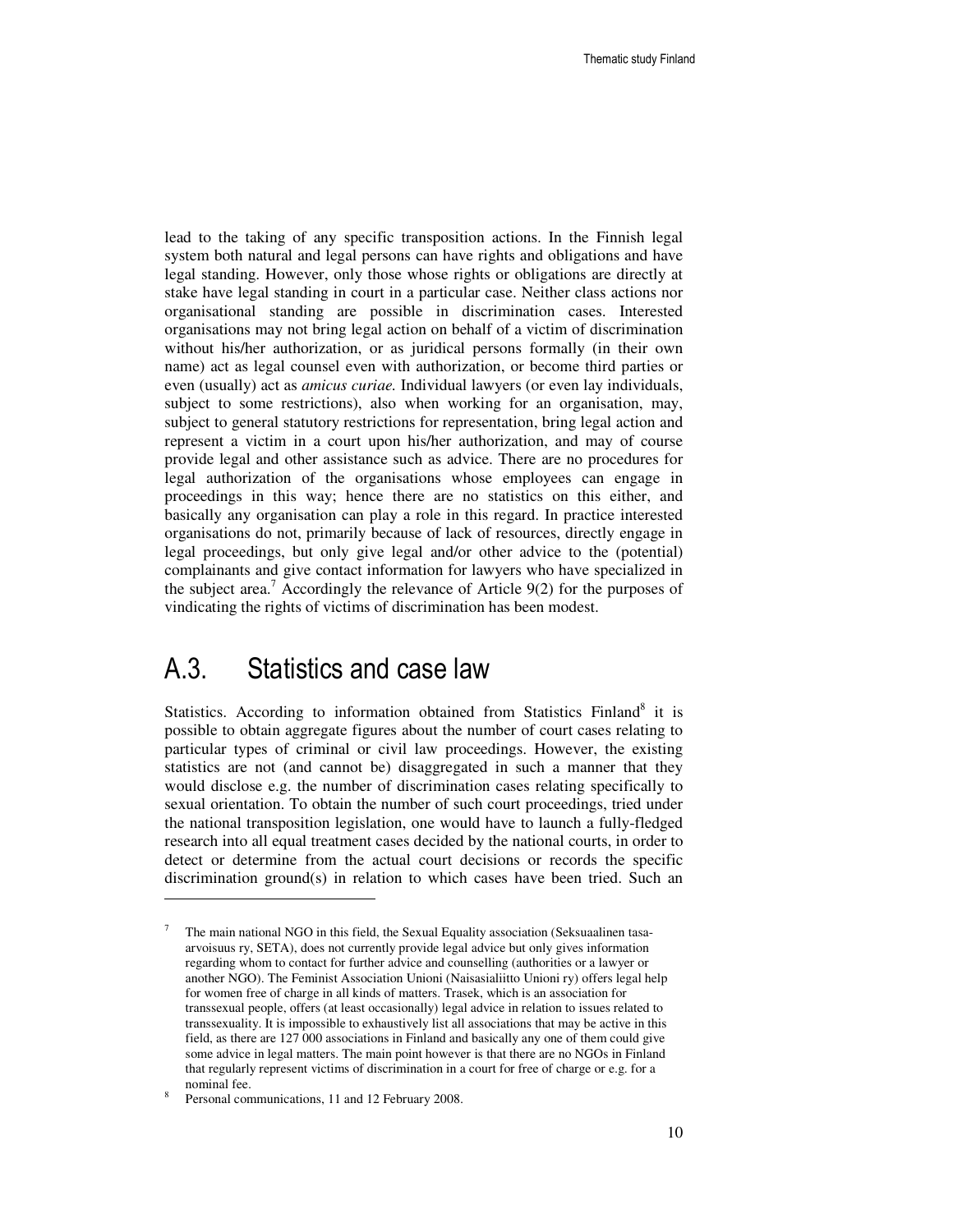inquiry, the performance of which is subject to several administrative and technical hurdles, is beyond the scope of the present study. One such study has however been done. A study carried out by the Finnish League for Human Rights (*Ihmisoikeusliitto*) surveyd all criminal proceedings between 1.1.2007- 31.8.2008 where discrimination was at issue, and found out that none of those cases involved discrimination on the grounds of sexual orientation. The study surveyed also all civil law discrimination cases from the same time period, and found that none of them concerned sexual orientation.<sup>9</sup>

Case law. Decisions of the general courts of law, these including the Courts of Appeal, the Supreme Court, the Administrative Courts and the Supreme Administrative Court, as well as some specialized courts such as the Labour Court, can be found in a publicly accessible database called FINLEX. The database is not comprehensive, as it does not include all cases decided by the above-mentioned courts (but entails discretion by the courts as to which ones of their cases are considered to have general relevance), nor does it include decisions of Courts of First Instance, equality bodies, the Parliamentary Ombudsman or the Chancellor of Justice. A comprehensive keyword–based search of the database<sup>10</sup> was conducted on 13.2.2010 but did not yield any positive hits. This means that no case involving discrimination on the ground of sexual orientation, decided under the transposition legislation, had found its way into the FINLEX database. No case law descriptions regarding sexual orientation discrimination, decided under the transposition laws, could be found from the pertinent legal literature either.<sup>11</sup> As concerns such cases decided by general courts that are not recorded into FINLEX, we are aware of only one case decided on the basis of the Equal Treatment Act that dealt with sexual orientation discrimination.<sup>12</sup> That case is described in Annex 1. One should not draw from the above information the conclusion that there has been only one case so far that would have dealt with sexual orientation discrimination. All available information suggests that the number of cases is low but the precise

l

<sup>9</sup> Milla Aaltonen, Mikko Joronen ja Susan Villa, *Syrjintä Suomessa 2008* (Helsinki: Ihmisoikeusliitto, 2009).

<sup>&</sup>lt;sup>10</sup> The decisions of each relevant judicial body were browsed e.g. with search words "discrimination", "equal treatment", "sexual orientation" and "transsexual" and their variants, after which resulting cases were examined as to whether they involved discrimination on the grounds of sexual orientation or transsexuality.

<sup>11</sup> Karoliina Ahtela et al, *Tasa-arvo ja yhdenvertaisuus* (Helsinki: Talentum, 2006)*.* Rainer Hiltunen refers to two court cases regarding discrimination on the grounds of sexual orientation, but these predate the transposition legislation. See Rainer Hiltunen, 'Combating sexual orientation discrimination in employment: legislation in fifteen EU member states, Chapter 6 Finland', April 2004. Available at:

http://ec.europa.eu/employment\_social/fundamental\_rights/public/pubst\_en.htm <accessed 13.2.2008>

 $12$  In addition we are aware of one decision from the district court of Helsinki, where the court dismissed the claim that the respondent had engaged in discrimination on the grounds of sexual orientation (Johanna Korhonen v. Alma media, 9 June 2009, District court of Helsinki). The decision has been appealed.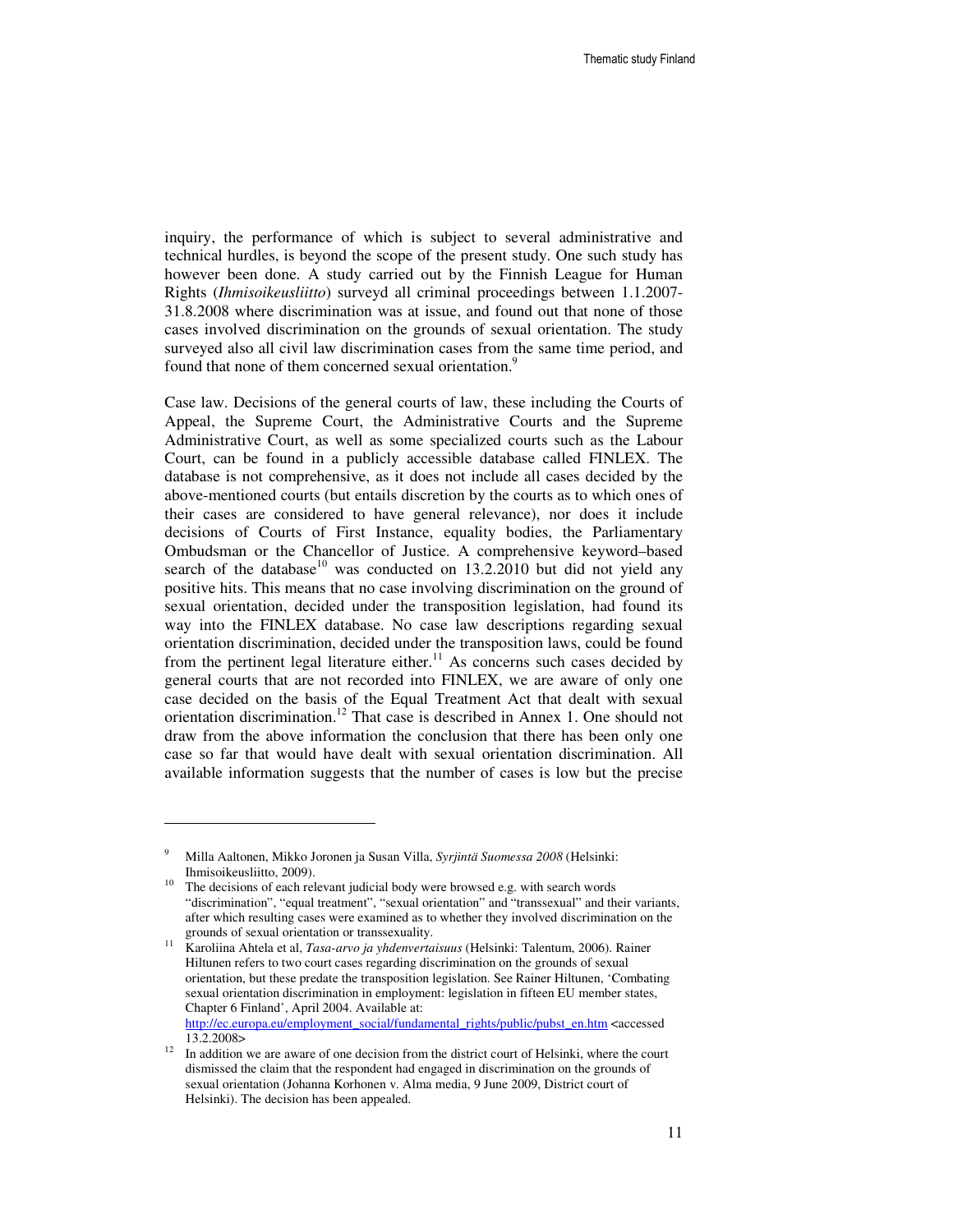number of cases is simply not known and not possible to obtain without a thorough study of actual court records.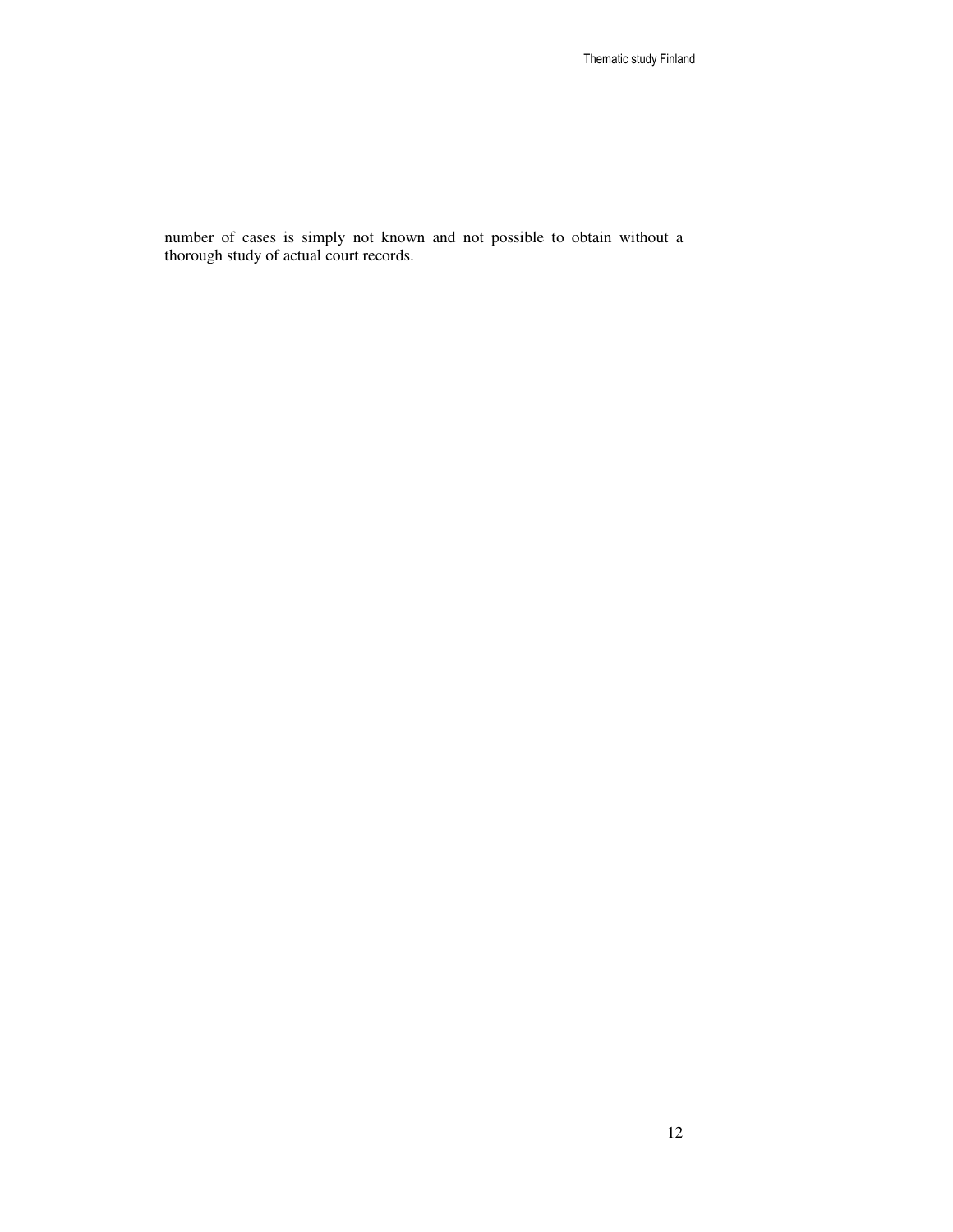## B. Freedom of movement

In accordance with sections 8 and 12 of the Act on Registered Partnerships [*laki rekisteröidystä parisuhteesta* (950/2001)] registered partnerships, irrespective of the country in which the partnership has been registered, insofar as the registration is valid in that country, have the same legal effect as marriage unless otherwise provided for by law. Under section 154 of the Aliens Act [*ulkomaalaislaki* (301/2004)] members of the family of a Union citizen include, inter alia, the following: (i) spouse, (by virtue of the Act on Registered Partnerships, this includes registered partners<sup>13</sup> - throughout the Aliens Act) and individuals who, irrespective of their sex, live in the same household in marriage-like circumstances, provided that they have lived in the same household for at least two years; such individuals are to be treated as 'spouses' for the purposes of the Aliens Act;<sup>14</sup> (ii) descendants who have not reached 21 years of age or are dependent on the Union citizen, as well as respective descendants of the spouse (again, including e.g. registered partners); and (iii) relatives in ascending line who are dependent on the Union citizen and relatives of similar status of the spouse. Criterion (i) therefore applies also to same-sex couples who meet the prescribed criteria of two years' co-habitation even if they have not contracted a registered partnership. The section and the Aliens Act as a whole applies also to their children, i.e. the law is the same for children irrespective of whether their parent(s)/legal guardian(s) live in same-sex or different-sex relationship.

Accordingly, same-sex couples enjoy the same rights as different-sex couples when it comes to EU citizens' freedom of movement in Finland. As is obvious, same-sex couples both of whom are EU citizens have independent subjective rights regarding entry and stay in Finland, i.e. these rights are not derived from the rights of the partner, and the rules laying down these rights do not discriminate on the grounds of sexual orientation. The relevant substantive rights are specified in Chapter 10 of the Aliens Act, and provide, inter alia, that Union citizens are to be granted entry into Finland provided that they hold a valid passport or other valid identity card. EU citizens can reside in Finland for up to three months without registering their right of residence, and the same right applies to members of their families, irrespective of whether the latter are Union citizens or not. Union citizens can reside without registration 'for a reasonable period of time' even after the three months' deadline if they look for work and have genuine chances of finding it.<sup>15</sup>

<sup>&</sup>lt;sup>13</sup> This is clear also in view of the explanatory memorandum to the Government proposal for the Aliens Act, HE 205/2006, p. 29-30.

<sup>&</sup>lt;sup>14</sup> This has been recognized also in case law, e.g. Supreme Administrative Court KHO:2009:85 (9.10.2009).

<sup>15</sup> Section 158 of the Aliens Act.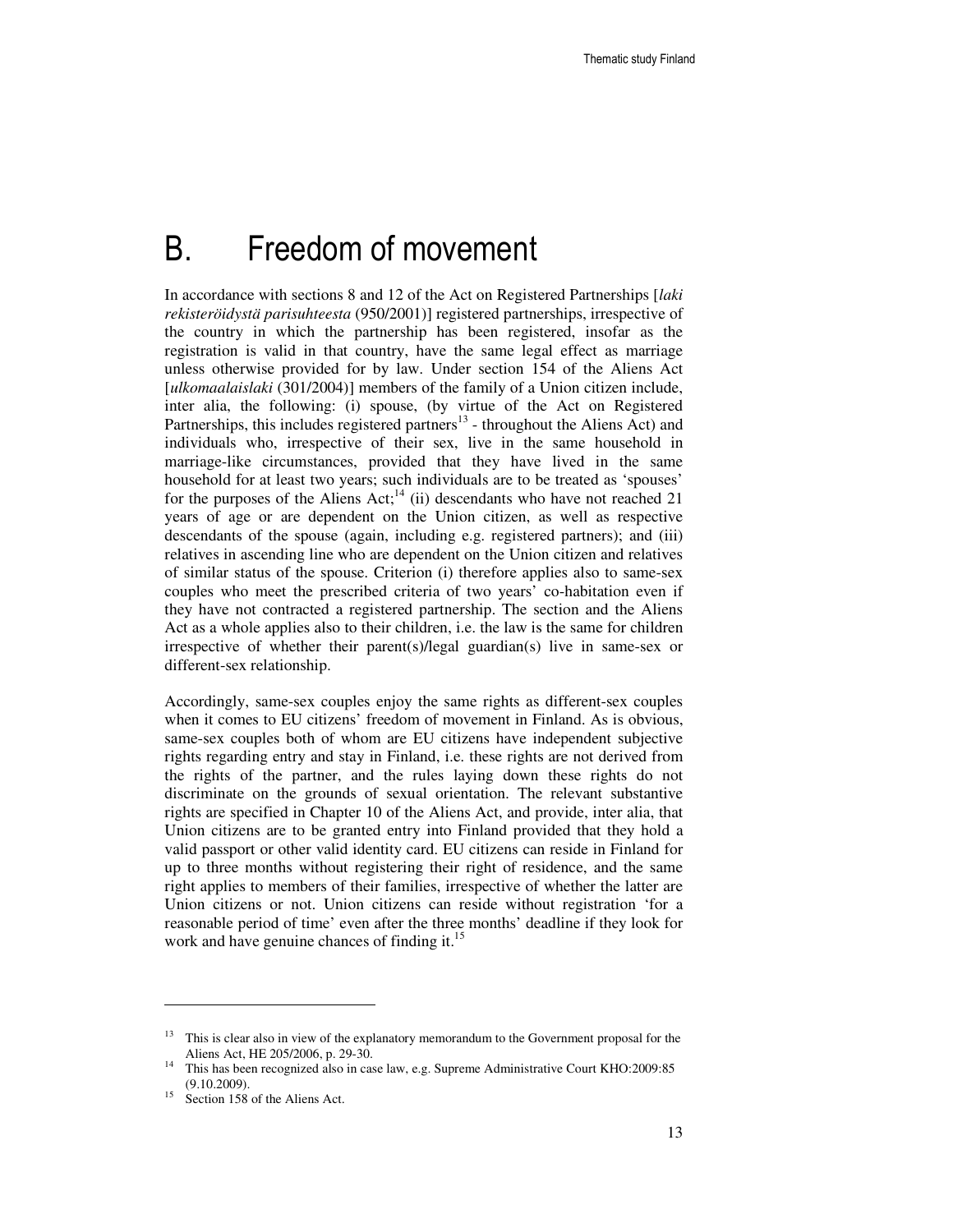Union citizens who reside in Finland for longer than three months have to register their residence. A Union citizen has the right to reside in Finland for longer than three months if, as specified in more detail in section 158a of the Aliens Act, (i) he/she is in employment or is self-employed; (ii) he/she has got sufficient funds to support him-/herself and his/her family and has got, if necessary, a sickness insurance for the said persons, with a view to their residence not burdening the Finnish social security system; (iii) he/she is enrolled in an accredited educational institution and has the sufficient funds and if necessary a sickness insurance for him-/herself and his/her family, *or* (iv) he/she is a family member – as defined above – of a person who has got the right of residence as specified in (i)-(iii), irrespective of whether he/she is a Union citizen.<sup>16</sup> However, where the right of residence is based on studying (as specified in condition (iii) above), family members' right of residence is restricted to spouses, including those in registered relationships and those, irrespective of their sex, who have lived in the same household for two years (by virtue of article 154, referred to above, persons in such relationships are to be regarded as 'spouses' in this context), and their children (or dependent minors) who are under 21 years of age. $17$ 

Family members' right of residence remains unaffected by the death or departure from the country by the Union citizen, provided that the family member him-/herself is a Union citizen. The same applies in the event of divorce (or, by implication, dissolution of registered partnership). Before being granted *permanent residence* the family member must however meet the criteria specified in section 158 a(1). In the event of the death of an EU citizen, his/her family members who are not citizens of the Union retain the right of residence, provided they have resided in Finland for at least one year before the death. Specific criteria apply to their right to obtain permanent residence. In the event of dissolution of marriage (or registered partnership), the right of residence is retained if the marriage (or registered partnership) has lasted for three years, one year of which must have been spent in Finland, or if one or more of the other conditions specified in section 161e, subsection 2, apply.

Sections 167 – 170 of the Aliens Act deal with refusal of entry, deportation and expulsion. These provisions make no distinctions between same-sex and different-sex couples.

LGBT partners of citizens of Finland are in a position to benefit from the freedom of movement and residence in another EU member state according to Directive 2004/38/EC in the sense that the Finnish law provides – as already noted - for the opportunity to contract a registered partnership equivalent to marriage. There is no information on the basis of which one could draw conclusions, either way, as to whether the rights specified in the said directive can effectively be enjoyed in practice in the other member states, i.e. whether

<sup>&</sup>lt;sup>16</sup> Section 158a, subsections 1 and 2.

<sup>17</sup> Section 158a, subsection 3.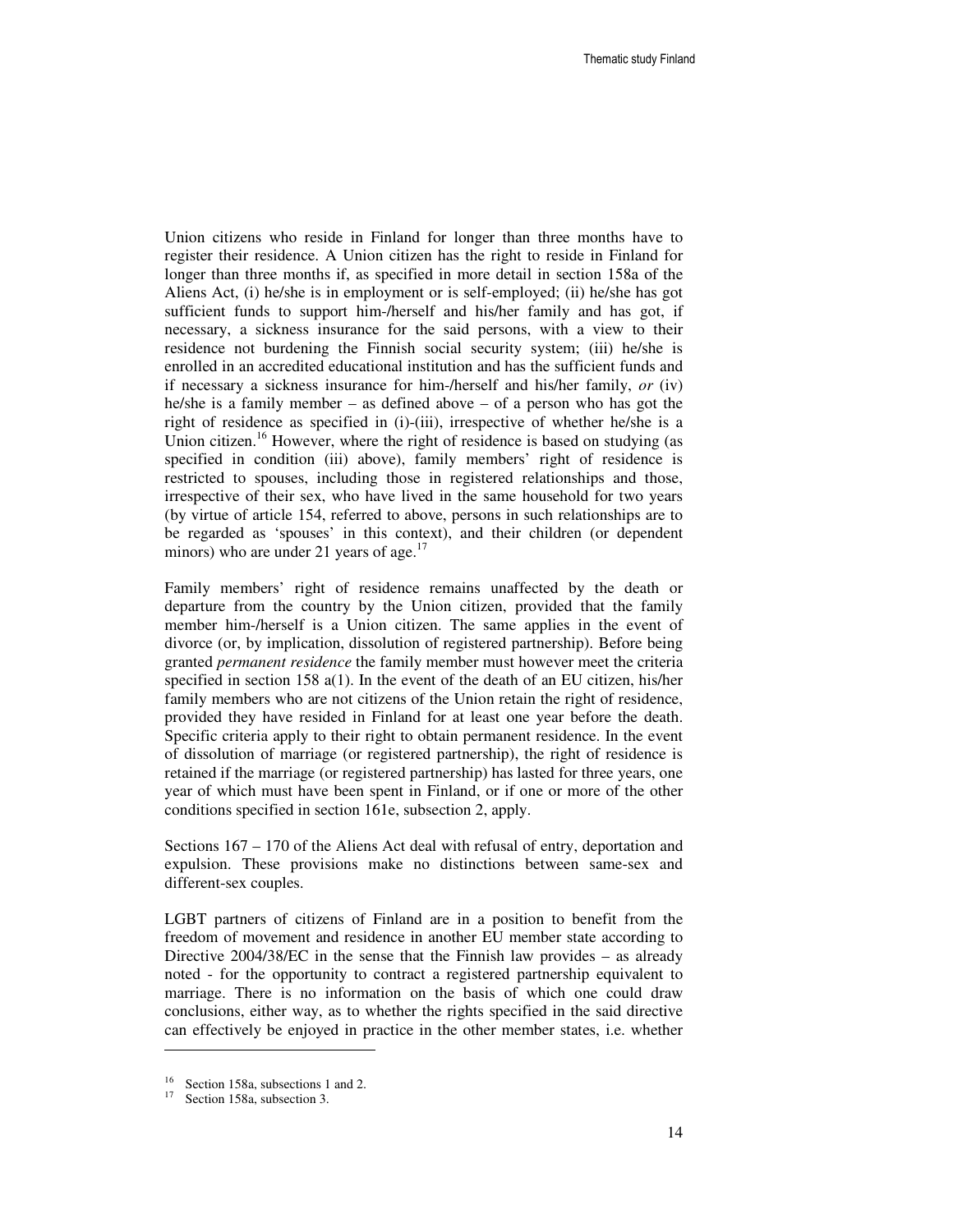the other member states have correctly transposed the directive into their domestic laws.

#### B.1. Statistics and case law

Statistics. According to information obtained from Finnish Immigration Service (Maahanmuuttovirasto) on  $12.2.2010$ ,<sup>18</sup> the statistical information requested by the FRA does not exist, mainly because family members are not required to indicate whether they live in a same-sex or different-sex relationship or whether they are married or have contracted a registered partnership, in addition to which the various registration procedures differ to the extent that no overall, reliable statistics can be provided.

Case law. A comprehensive keyword–based search of the FINLEX case law database, conducted on 14.2.2010, did not yield any case law that would be relevant in this context. Nor could any relevant case law be found from the pertinent legal literature.<sup>19</sup>

<sup>&</sup>lt;sup>18</sup> Information by telephone on 12.2.2010.

<sup>19</sup> Tapio Kuosma: *Uusi ulkomaalaislaki* (Helsinki: Lakimiesliiton kustannus, 2004).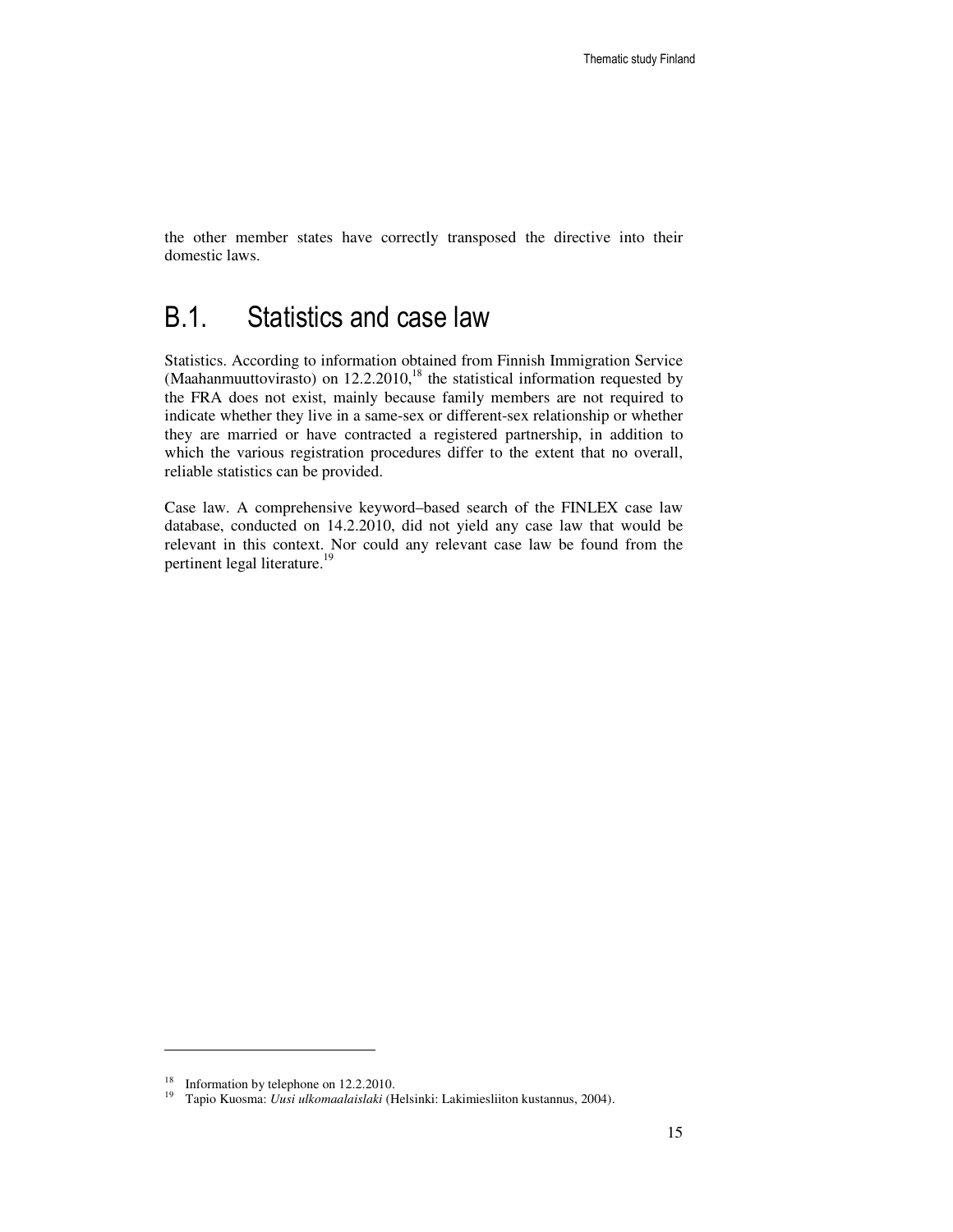## C. Asylum and subsidiary protection

Section 87 of the Aliens Act provides that non-citizens "residing in the country are granted asylum if they reside outside their home country or country of permanent residence owing to a well-founded fear of being persecuted for reasons of ethnic origin, religion, nationality, membership in a particular social group or political opinion and if they, because of this fear, are unwilling to avail themselves of the protection of that country." New section 87b of the Act, which entered into force in June 2009, specifies in subsection 4 that sexual orientation is one factor that that may constitute a "particular social group" within the meaning of section 87. Illegal forms of sexual conduct (as defined in the EU countries' legislation, in accordance with directive 2004/83/EC) cannot be considered to constitute "sexual orientation" for the purposes of this provision. When assessing if an applicant has a well-founded fear of being persecuted it is immaterial whether the applicant actually belongs to a sexual minority, provided that the actor of persecution attributes such a characteristic to the applicant.<sup>21</sup> Individuals who are granted asylum are also granted formal refugee status. $^{22}$ 

LGBT persons who are not considered to meet the requirements of granting asylum under section 87 but who are in their home country or country of permanent residence under the threat of death penalty, torture or other inhuman treatment or treatment violating human dignity, may be issued a residence permit on the grounds of "subsidiary protection" under section 88 of the Aliens Act. Article 88 may also be applicable in a situation where a person is in need of protection because homosexuality is criminalized in his/her home country or country of permanent residence, or because he/she would be subjected to harassment in that country. $2<sup>3</sup>$ 

Under section 114 a residence permit is issued on the basis of family ties to a family member of a refugee or a non-national who has been issued a residence permit on the basis of a need for protection or who has enjoyed temporary protection if (i) the sponsor lives in Finland or has been issued a residence permit for the purpose of moving to Finland, and (ii) the applicant is not considered a danger to public order, security or health. If the above conditions for granting a residence permit are not readily met, the decision to grant or not to grant the permit shall be made on the basis of a comprehensive consideration

 $21$  Section 87b, subsection 5, of the Act.

<sup>&</sup>lt;sup>22</sup> Section 106(1) of the Aliens Act.

<sup>&</sup>lt;sup>23</sup> This interpretation is based on the fact that the Explanatory memorandum to the Government proposal for the Aliens Act mentions for instance discrimination against women, as defined in the UN CEDAW convention, as a factor to be taken into account in the application of section 88. See HE 28/2003 vp, pp. 177-178. There is no case law on this as far as we know.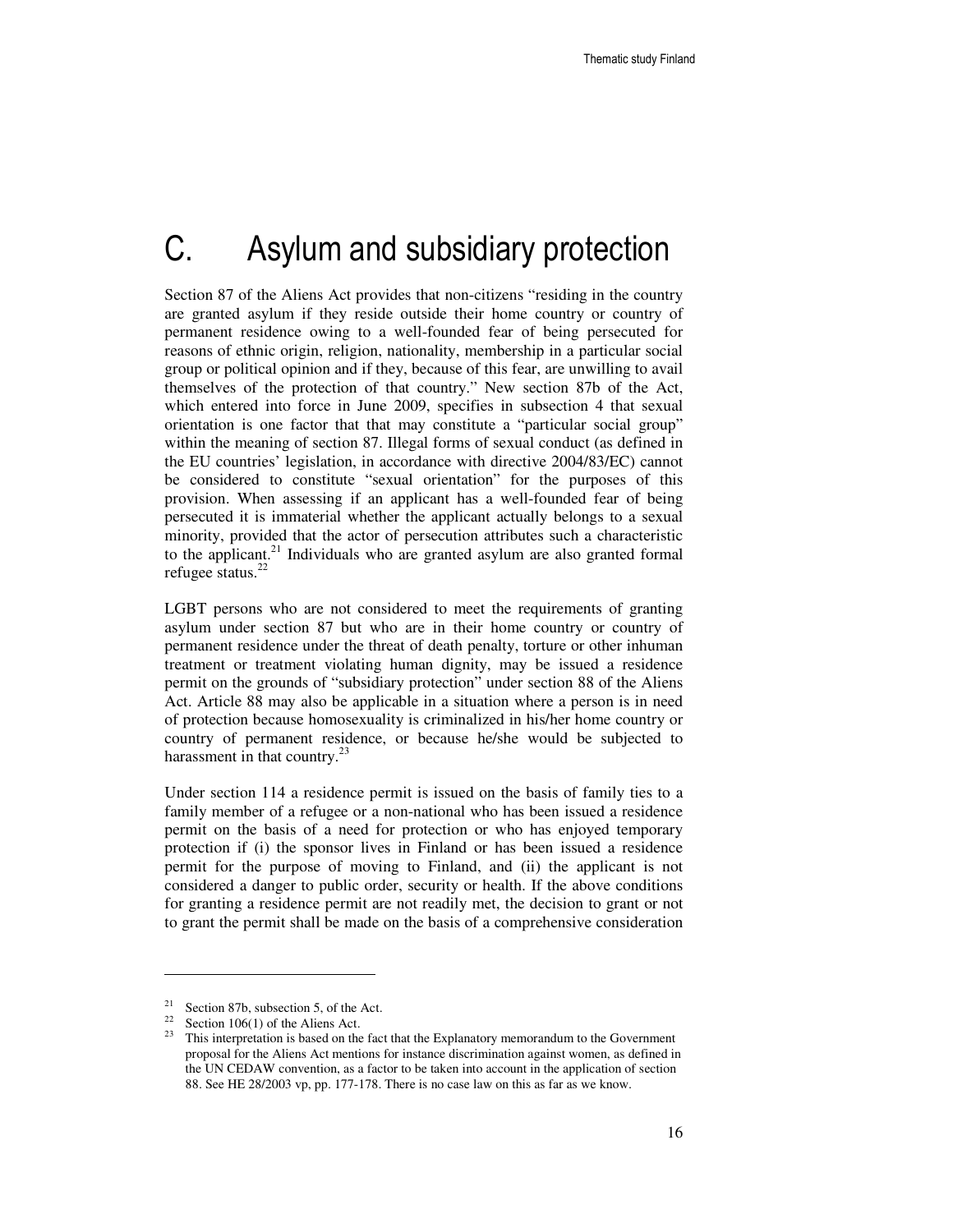of all relevant facts, i.e. a failure to meet the requirements set forth by law do not automatically lead to a decision not to grant the permit.<sup>2</sup>

The definition of "family member" for the purposes of section 114 regarding residence permits for family members of refugees and non-nationals who have been issued a residence permit on the basis of need for protection is laid down in section 37 of the Aliens Act. Under the said article family members are the following: (i) spouse of a person residing in Finland (the concept of "spouse" covering individuals in registered relationships<sup>25</sup>), (ii) unmarried children under 18 years of age over whom the person residing in Finland or his or her spouse had guardianship and (iii) persons living continuously in a marriage-like relationship within the same household regardless of their sex, provided that they have lived together for at least two years or that they have a child in joint custody or that there is some other "weighty reason" for it. If the person residing in Finland is a minor, his or her guardian is considered a family member.

Accordingly, LGTB partners are accepted as family members in the context of asylum and/or subsidiary protection insofar as they live in a registered partnership, have lived in the same household for at least two years, have a child in joint custody *or* if there is some other weighty reason for it.

#### C.1. Statistics and case law

Statistics. According to information obtained from Finnish Immigration Service (Maahanmuuttovirasto) on 12.2.2010,<sup>26</sup> the statistical information requested by the FRA does not exist. As regards data about numbers of persons who have sought asylum or subsidiary protection this data does not exist because the specific grounds on which applications are made – and decided upon - are not registered in a manner that would permit generation of statistical data. As regards other data requested by the FRA under this heading, the information does not exist because of reasons described above under heading B1.

Case law. A comprehensive keyword–based search of the FINLEX case law database, conducted on 14.2.2010, did not yield any case law that would be relevant in this context. Nor could any relevant case law be found from the pertinent legal literature.<sup>27</sup> According to information obtained from the Finnish Refugee Advice Centre (Pakolaisneuvonta)<sup>28</sup> their lawyers have assisted

<sup>&</sup>lt;sup>24</sup> Section 106(2) of the Aliens Act.<br><sup>25</sup> This is approach unit a down to

<sup>25</sup> This is expressly written down to section 37. See also the explanatory memorandum to the Government proposal for Aliens Act, HE 205/2006, p. 139 and the Act on Registered Partnerships.

<sup>&</sup>lt;sup>26</sup> Information by telephone on 12.2.2010.<br><sup>27</sup> Topic Kuesmas Ungi ulkamaglaialahi (E

<sup>27</sup> Tapio Kuosma: *Uusi ulkomaalaislaki* (Helsinki: Lakimiesliiton kustannus, 2004).

<sup>&</sup>lt;sup>28</sup> Telephone interview on 14.2.2008.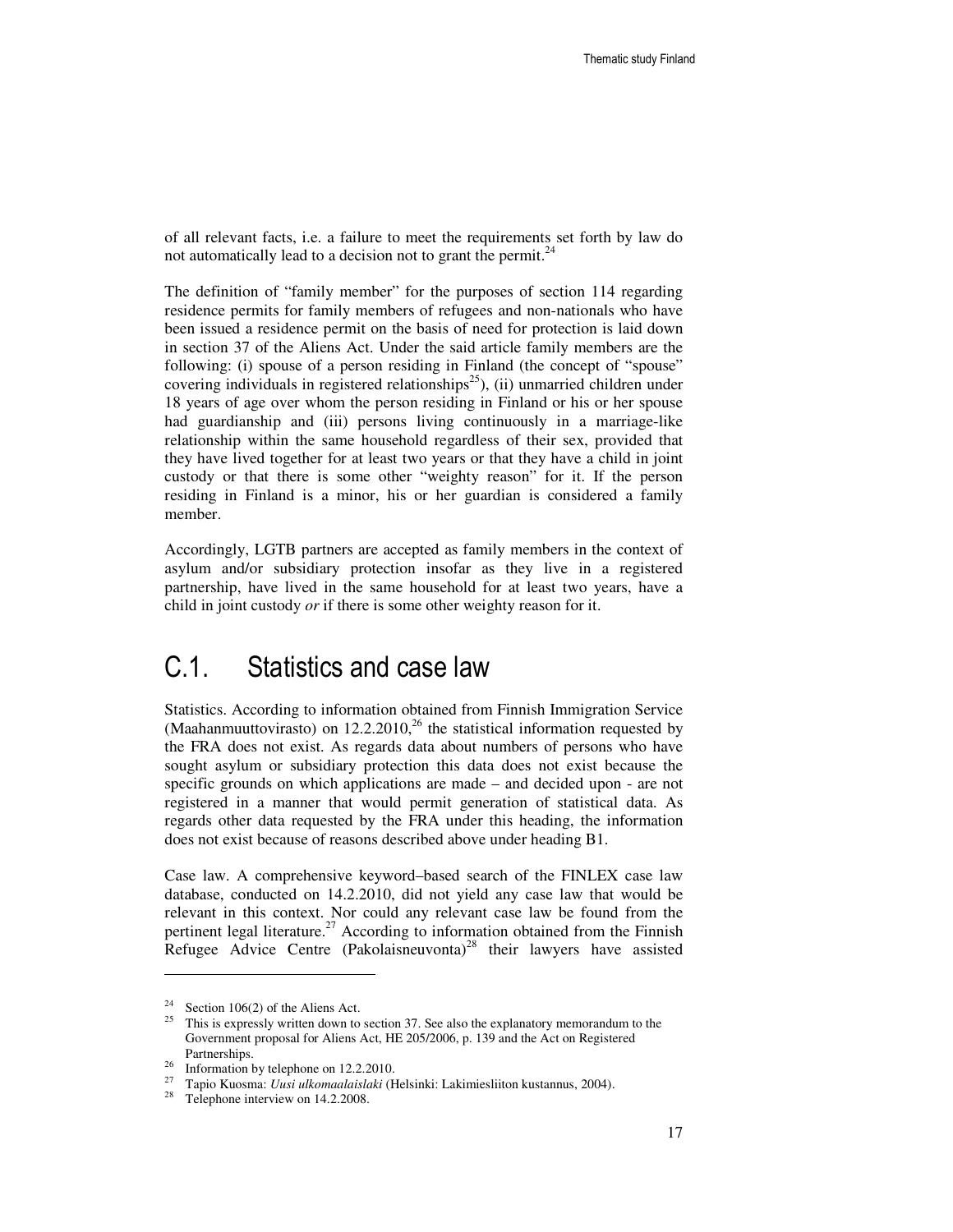individuals who have sought asylum in Finland because of fear of persecution on grounds of sexual orientation. Some of the applications have been successful, whereas others have not; statistics on these matters (re this specific ground for seeking asylum) do not exist.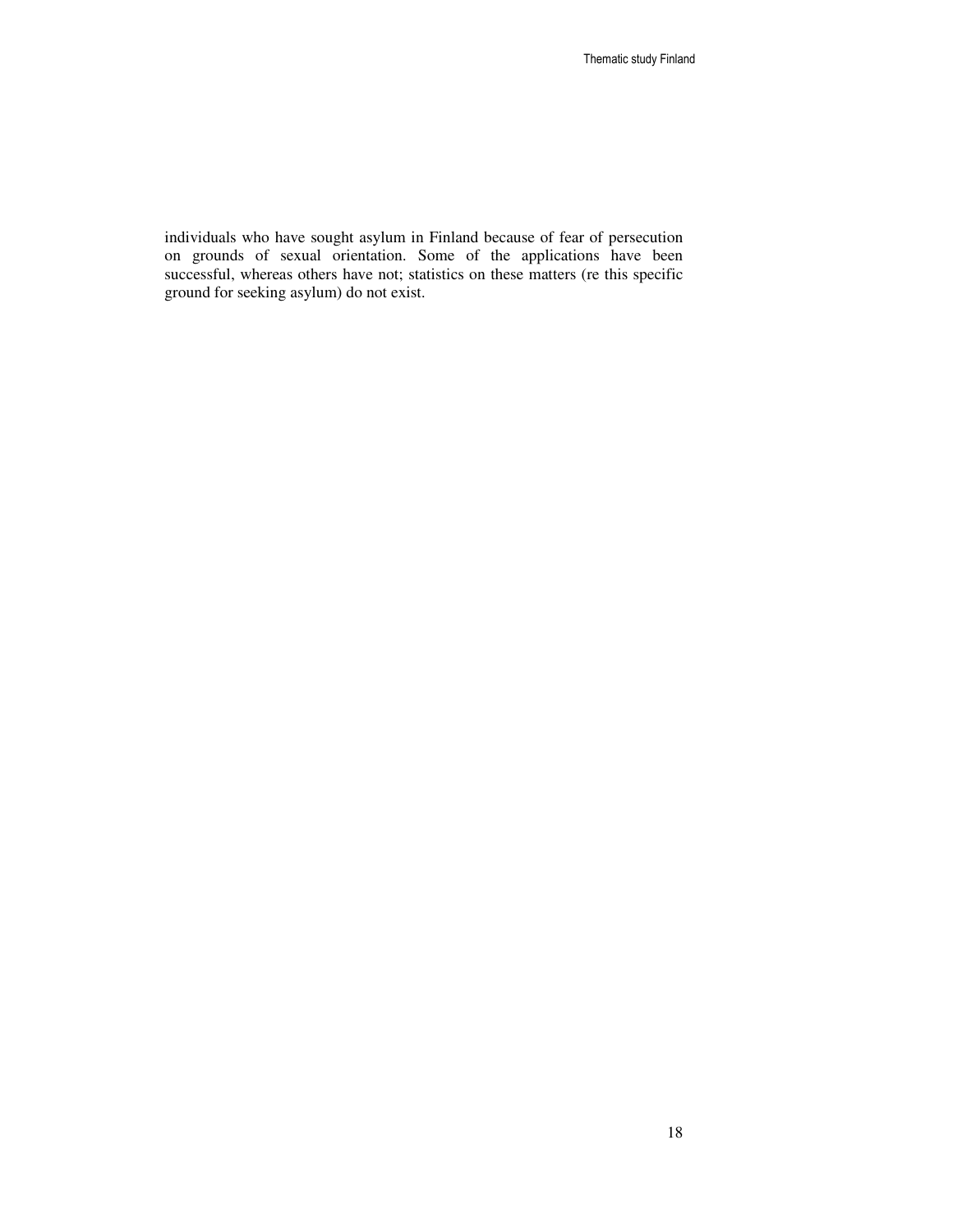## D. Family reunification

Family member of a third country national within the meaning of Council Directive 2003/86/EC can be issued a residence permit on the basis of family ties. The material provisions regarding family reunification apply equally to married spouses and individuals in a registered partnership, and to different-sex couples living in a marriage-like relationship and same-sex couples living in such a relationship. The concept of a family member applicable in this context is defined in section 37 of the Aliens Act. Under the said article family members are the following: (i) spouse of a person residing in Finland (the concept of "spouse" covering individuals in registered relationships<sup>30</sup>), (ii) unmarried children under 18 years of age over whom the person residing in Finland or his or her spouse had guardianship and (iii) persons living continuously in a marriage-like relationship within the same household regardless of their sex, provided that they have lived together for at least two years or that they have a child in joint custody or that there is some other "weighty reason" for it. If the person residing in Finland is a minor, his or her guardian is considered a family member.

Under the Aliens Act, when a non-national is issued a residence permit, his/her family members are issued a similar permit for the same period of time. For instance under section 45(3) of the Aliens Act, when a non-national is issued a temporary residence permit, his/her family member(s) are issued a temporary residence permit for the same time period. The same principle applies to continuous and permanent residence permits.

Under certain conditions individuals, including LGBT persons, enjoy the opportunity to reside in Finland even in the event that the family tie is broken.<sup>31</sup>

#### D.1. Statistics and case law

Statistics. According to information obtained from Finnish Immigration Service (Maahanmuuttovirasto) on  $12.2.2010$ ,<sup>32</sup> the statistical information requested by the FRA under this heading does not exist for reasons specified under headings B and C above.

Case law. A comprehensive keyword–based search of the FINLEX case law database, conducted on 14.2.2010, did not yield any case law that would be

<sup>&</sup>lt;sup>30</sup> This is expressly written down to section 37. See also the explanatory memorandum to the Government proposal for Aliens Act, HE 205/2006, p. 139 and the Act on Registered Partnerships.

 $31$  See e.g. sections 54(6) and 56(2) of the Aliens Act.

<sup>32</sup> Information by email on 12.2.2008 and 13.3.2008.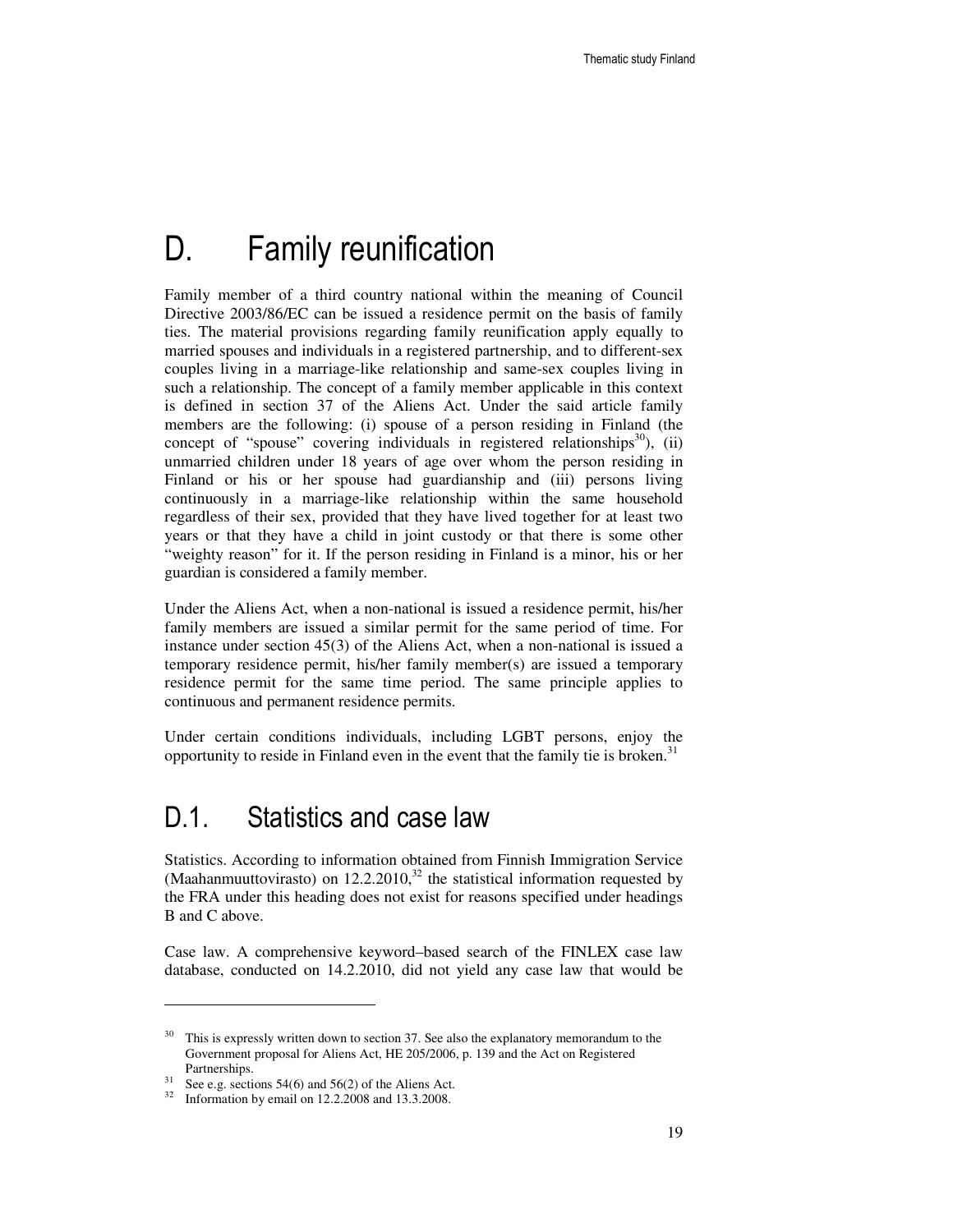relevant in this context. Nor could any relevant case law be found from the pertinent legal literature.<sup>33</sup>

l

<sup>33</sup> Tapio Kuosma: *Uusi ulkomaalaislaki* (Helsinki: Lakimiesliiton kustannus, 2004).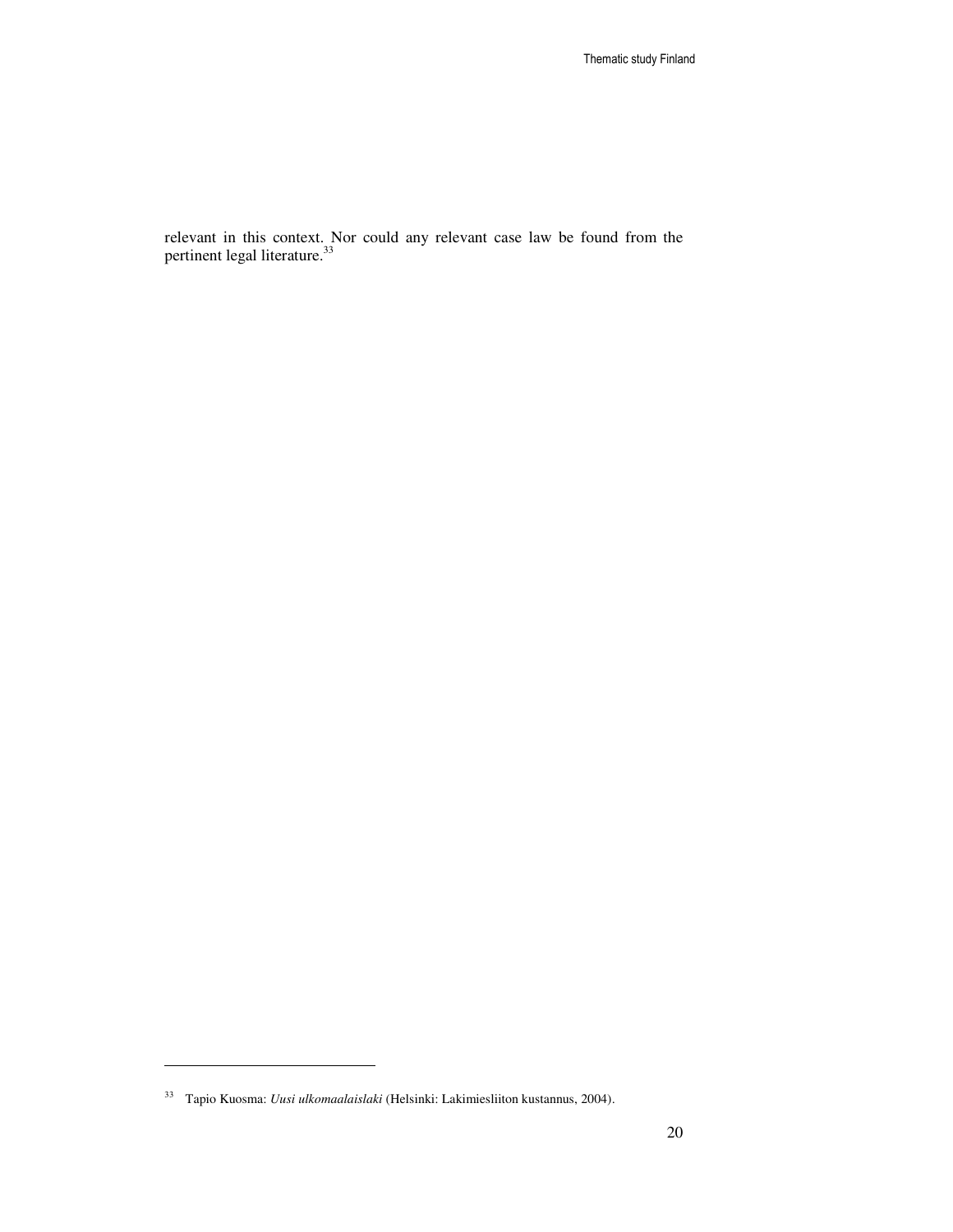### E. Freedom of assembly

Section 13 of the Constitution [*perustuslaki* (731/1999)] provides that "everyone has the right to arrange meetings and demonstrations without a permit, as well as the right to participate in them." More detailed provisions on the exercise of the freedom of assembly are laid down in the Assembly Act [*kokoontumislaki* (530/1999)].

The Assembly Act concerns public meetings, including demonstrations, and lays down the regulatory provisions on the arrangement of such meetings. It specifies that public meetings shall be arranged peacefully and without infringing the rights of participants or bystanders. It also prohibits any discrimination in the context of arrangement of the meeting.<sup>34</sup> For instance, it is prohibited to deny, without legally valid reasons, access to a public meeting (incl. demonstration) on the basis of sexual orientation or to remove a person thereof on the same grounds.<sup>35</sup>

The Act further specifies that public meetings may be arranged by private individuals with full legal capacity, by corporations and foundations, $36$  and that everyone has the right to participate in a public meeting.<sup>37</sup> The meeting may be arranged outdoors in a public square, opening, street and in another similar public place that is suitable for meetings, without the permission of the owner or holder. The owner or holder, the state or the municipality in a typical case, may restrict the use of such a place for meeting purposes if it is to be anticipated that the arrangement of the meeting will cause unreasonable inconvenience to the owner or holder or unreasonable damage to the environment. The arranger of a public meeting that is to be held outdoors must notify the local police of the meeting orally or in writing at least six hours before the beginning of the meeting (also a later notification may be considered valid).<sup>38</sup> That notification shall contain information on, inter alia, the arranger and the purpose of the meeting.

The Constitution and the Assembly Act provide strong protection for the freedom to arrange gay pride parades and pro-gay rights demonstrations. Under section 19 of the Act it is the specific duty of the police to safeguard the exercise of the freedom of assembly. The exercise of this right is subject only to the conditions laid down in the law, particularly the requirement that the

<sup>34</sup> Section 3 of the Act.

<sup>&</sup>lt;sup>35</sup> See also section 11:9 of the Penal Code.

<sup>&</sup>lt;sup>36</sup> A person who has attained 15 years of age may arrange a public meeting, unless it is evident that he/she will not be capable of fulfilling the requirements that the law imposes on the arranger of a meeting. Persons without full legal capacity may arrange public meetings together with persons with full legal capacity. Section 5 of the Act.

 $37$  Sections 5 and 6 of the Act.

 $38$  Section 7(1) of the Act.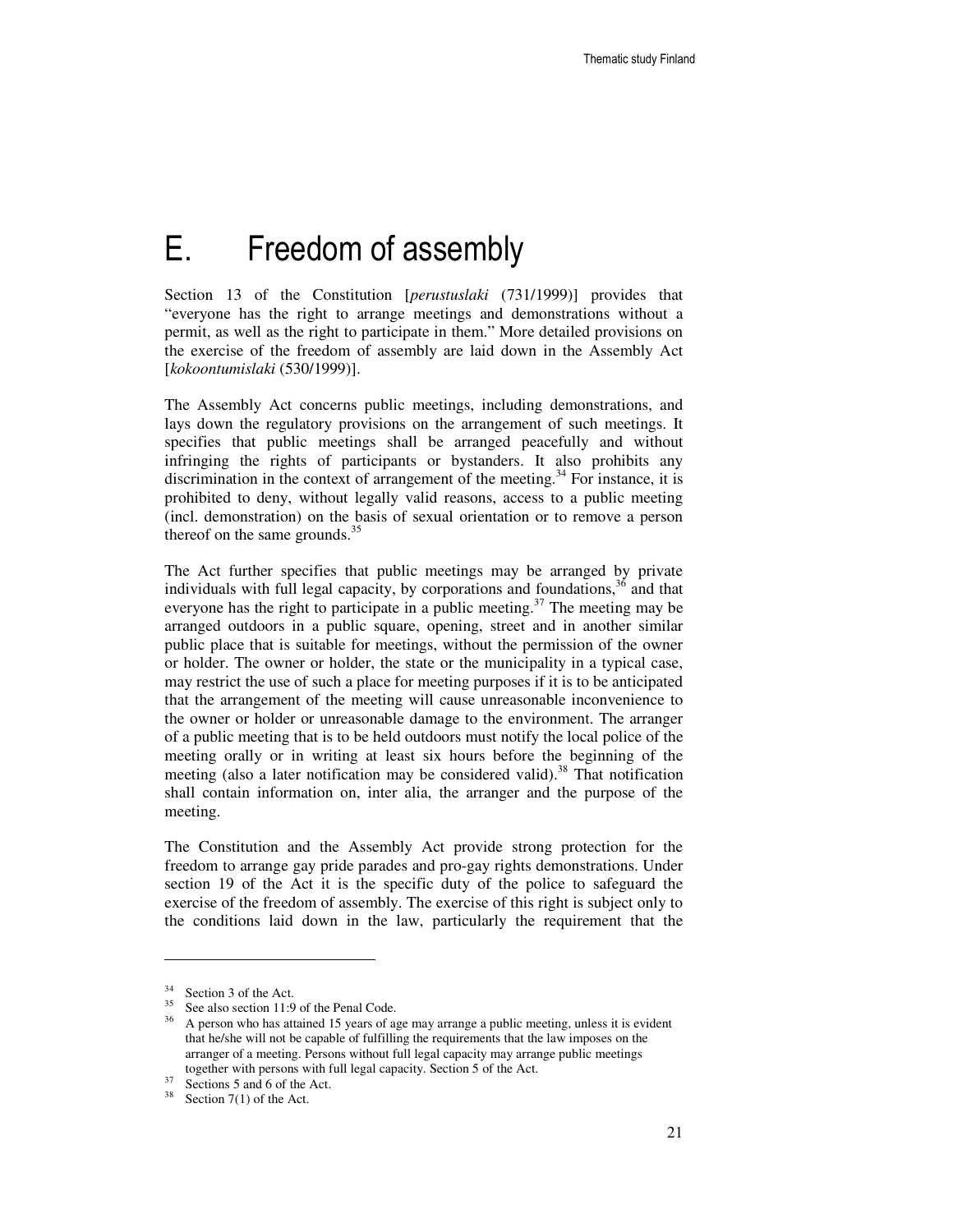meeting be peaceful and does not infringe the rights of the participants or bystanders. The condition that the meeting be peaceful is interpreted to mean that the purpose of the meeting must not be illegal; <sup>39</sup> it appears for instance that there is no right to convene a demonstration, even in the (alleged) interests of promoting gay rights, if its purpose is to incite hatred – as defined in the Penal Code - against a religious or ethnic group that is considered by the arrangers to be unfriendly to LGBT people. The law does not however allow the infringement of the freedom of assembly where only a few demonstrators engage in criminal activity but the purpose of the meeting as such is not incompatible with the law. $^{40}$  In such a case it is the duty of the arranger of the meeting to see to the compliance with the law and to prevent any actions that may be punishable under law.<sup>41</sup> Only if the measures taken by the arranger prove inadequate, a senior police officer has the right to interrupt the meeting or order it to disperse. $42$ 

Police has the duty to protect public meetings from illegal third-party interference. In this context it is significant that violence perpetrated by other than participants of the public meeting, e.g. counter-demonstrators, is not a ground for considering that the meeting is not "peaceful" within the meaning of the law. The Penal Code contains two provisions that are particularly important in this context: Chapter 14, section 5 contains the penal provision for violation of political rights (applicable e.g. where a person is prevented, by means of threats or violence, from expressing his/her opinions or from participating to a public meeting), and section 6 of that chapter contains the penal provision for the prevention of an assembly. Also other provisions of the Penal Code may apply particularly in case of violent counter-demonstrations.

Also demonstrations and other public meetings that are critical of, or hostile towards, LGBT persons and/or their rights are subject to the requirement that the meeting be "peaceful" and that its purpose is therefore not illegal. In this context it is important that incitement against a population group, as defined in section 11:10 of the Penal Code, arguably though not (yet) explicitly prohibits any incitement against LGBT persons.<sup>43</sup> The arrangement of a public meeting the purpose of which is incompatible with section 11:10 is not protected by the Assembly Act. It is the duty of the arranger of a meeting (the purpose of which as such is not illegal) to take action to ensure that individual participants refrain

l

<sup>39</sup> See Teuvo Pohjolainen – Tuula Majuri: *Kokoontumisvapaus* (Helsinki: Lakimiesliiton kustannus, 2000), p. 115.

<sup>40</sup> Idem.

<sup>41</sup> Section 17 of the Act.

 $42$  Section 21(2) of the Act.

<sup>43</sup> See e.g. Ari-Matti Nuutila, 'Sotarikokset ja rikokset ihmisyyttä vastaan' in Olavi Heinonen et al, *Rikosoikeus* (Helsinki: WSOY, 2002). A working group established by the Ministry of Justice has proposed that chapter 11 section 10 of the Penal Code be amended so that it would explicitly mention sexual minorities as groups that are protected under the said provision (oikeusministeriön mietintöjä ja lausuntoja 3/2010)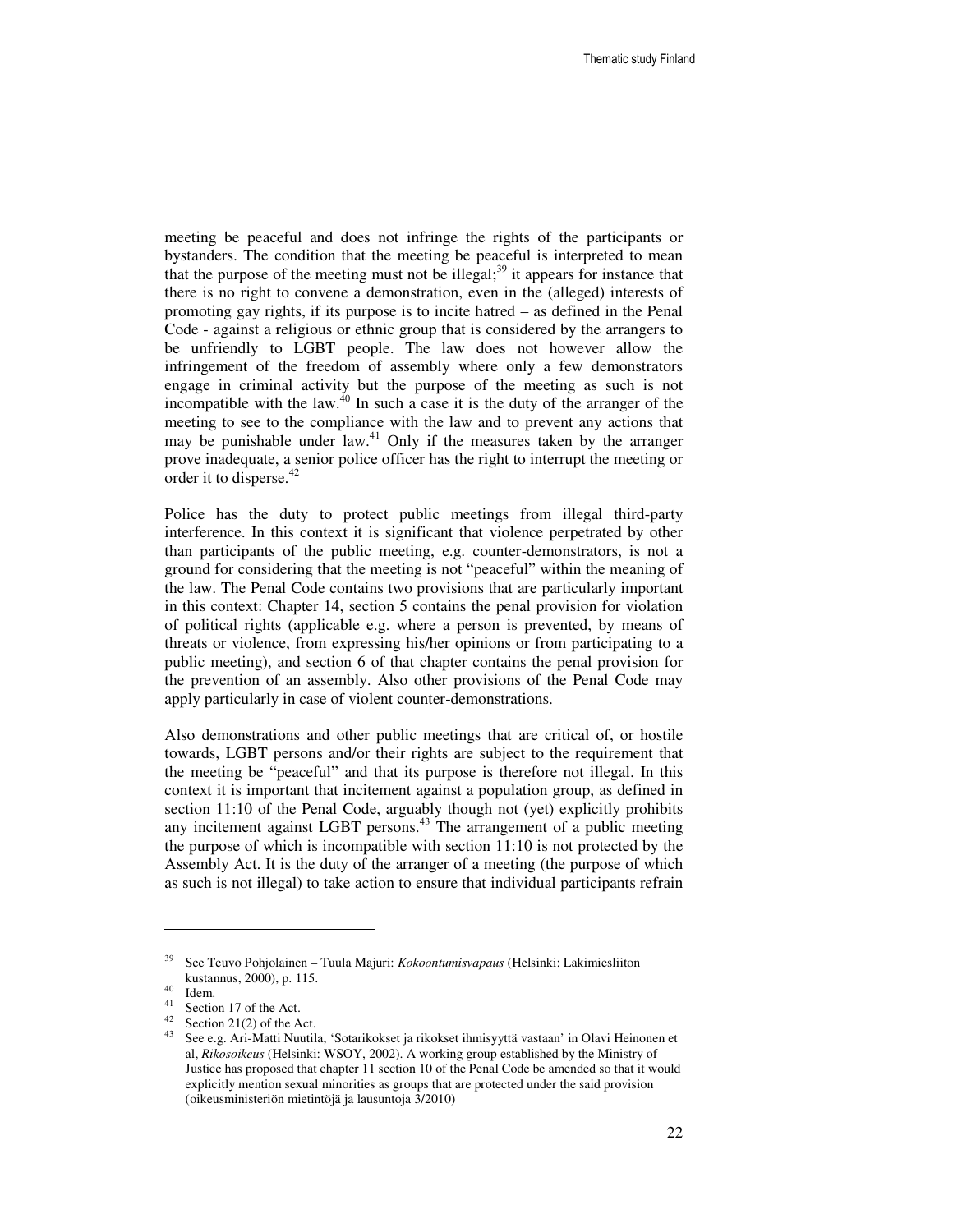from breaching the law, in particular the Penal Code.<sup>44</sup> Where the measures taken by the arranger prove inadequate, a senior police officer has the right to interrupt the meeting or order it to disperse.<sup>45</sup>

#### E.1. Statistics and case law

Statistics. Given that the arrangement of demonstrations and other public meetings is not subject to any procedure for obtaining prior permission, as explained above, there is no statistical data indicating how many pro-LGBT or homophobic demonstrations have been arranged in Finland or in how many instances the arrangement of such demonstrations has been prohibited or interfered with.

Case law. A comprehensive keyword–based search of the case law database FINLEX, conducted on 14 February 2010, did not yield positive results as regards court decisions that would be relevant in this context. Given that the case law database is not comprehensive, one cannot conclusively infer from this that there have been no such cases.<sup>46</sup>

<sup>44</sup> Section 17 of the Act.

<sup>&</sup>lt;sup>45</sup> Section 21(2) of the Act.<br><sup>46</sup> In the framework of the N

In the framework of the Non-Discrimination Governmental Expert Group, the Finnish government's reaction to the first version of this national study notes that there has been one case in Finland where people attending a Pride event were verbally harassed by a small group of Christian fundamentalists.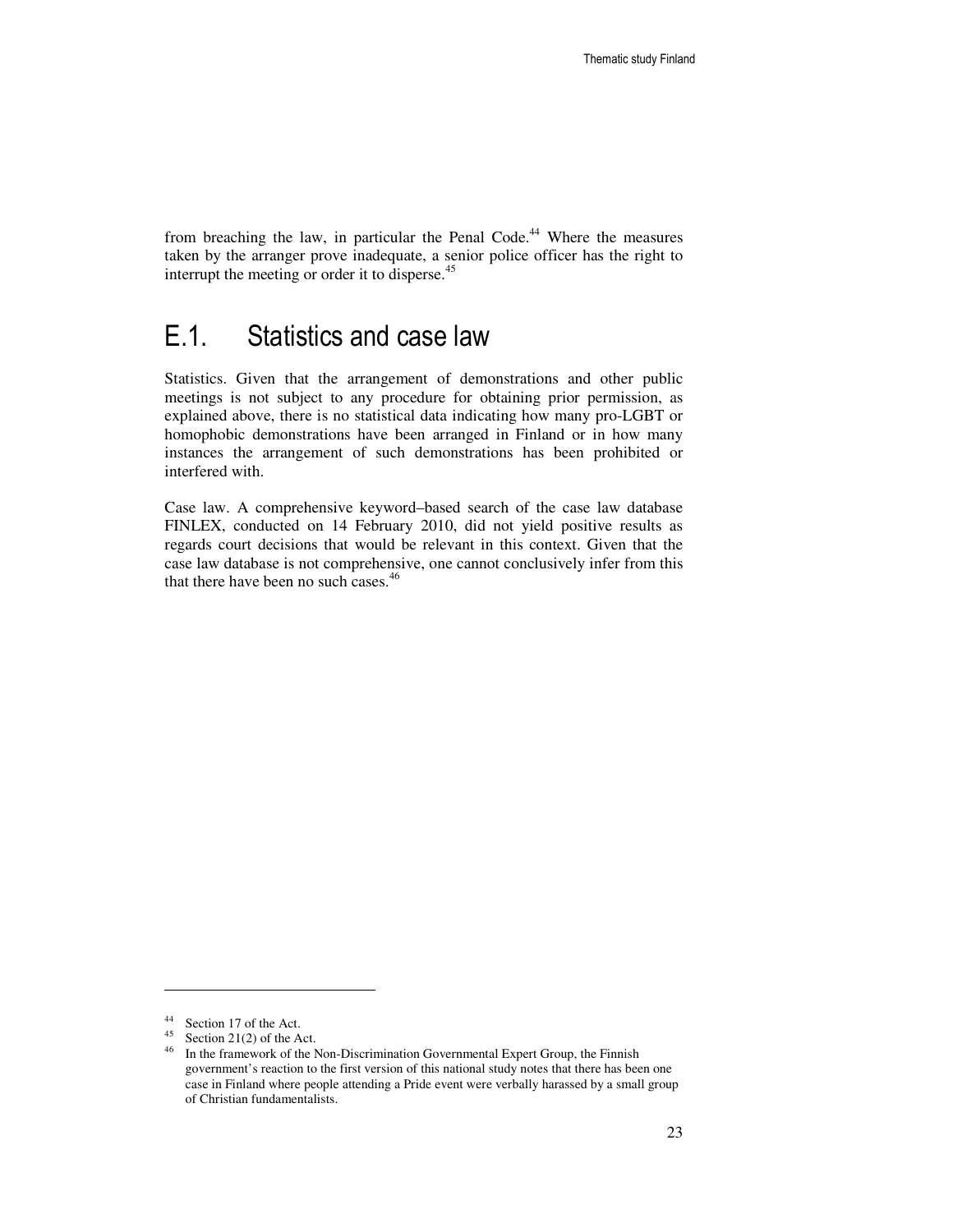# F. Hate speech and Criminal law

Hate speech may constitute several different types of crimes as defined in the Penal Code, three of which are most important.

First, hate speech may constitute an invasion of personal reputation as defined in chapter 24, section 8 of the Penal Code. Under the said provision, a person who "unlawfully publicly spreads information, an insinuation or an image of the private life of another person, so that the act is conducive to causing that person damage or suffering, or subject that person to contempt, shall be sentenced for an *invasion of personal reputation* to a fine or to imprisonment for at most two years". Given that information about sexual orientation is usually considered to constitute information about private life (such information being protected by the right to privacy), and that many LGBT persons do not wish to make such information generally known, and considering that the publication of such information may have harmful effects on such persons, homophobic hate speech directed against a specific individual can constitute an invasion of personal reputation as defined chapter 24, section 8 of the Penal Code.<sup>47</sup> Making of incorrect statements about the sexual orientation of a person is likely to be considered to constitute defamation, referred to below, rather than invasion of personal reputation.<sup>48</sup>

Second, hate speech may constitute defamation as defined in chapter 24, section 9 of the Penal Code. Under the said provision "a person who... makes a derogatory comment on another…shall be sentenced for defamation to a fine or to imprisonment for at most six months". A comment relating to sexual orientation may constitute defamation even where the perpetrator was mistaken about the sexual orientation of the offended person Section 10 of the same chapter lays down the conditions for aggravated defamation, which takes place inter alia when the offence is committed by using the mass media or when it has caused major or long-lasting suffering. Hate speech directed against specified individual(s) can therefore also be dealt with under this provision.

Third, hate speech may constitute incitement against a population group as defined in chapter 11, section 10 of the Penal Code. Under the said provision "a person who spreads statements or other information among the public where a certain race, a national, ethnic or religious group or comparable group is threatened, defamed or insulted shall be sentenced for *incitement against a population group* to a fine or to imprisonment for at most two years". Whereas it is not entirely clear which groups are to be considered "comparable" to ethnic or religious groups, legal literature has supported the interpretation that LGBT

<sup>47</sup> See also Ari-Matti Nuutila 'Yksityisyyden, rauhan ja kunnian loukkaamisrikokset' in Olavi Heinonen et al, *Rikosoikeus* (Helsinki: WSOY, 2002).

<sup>48</sup> HE 184/1999 vp.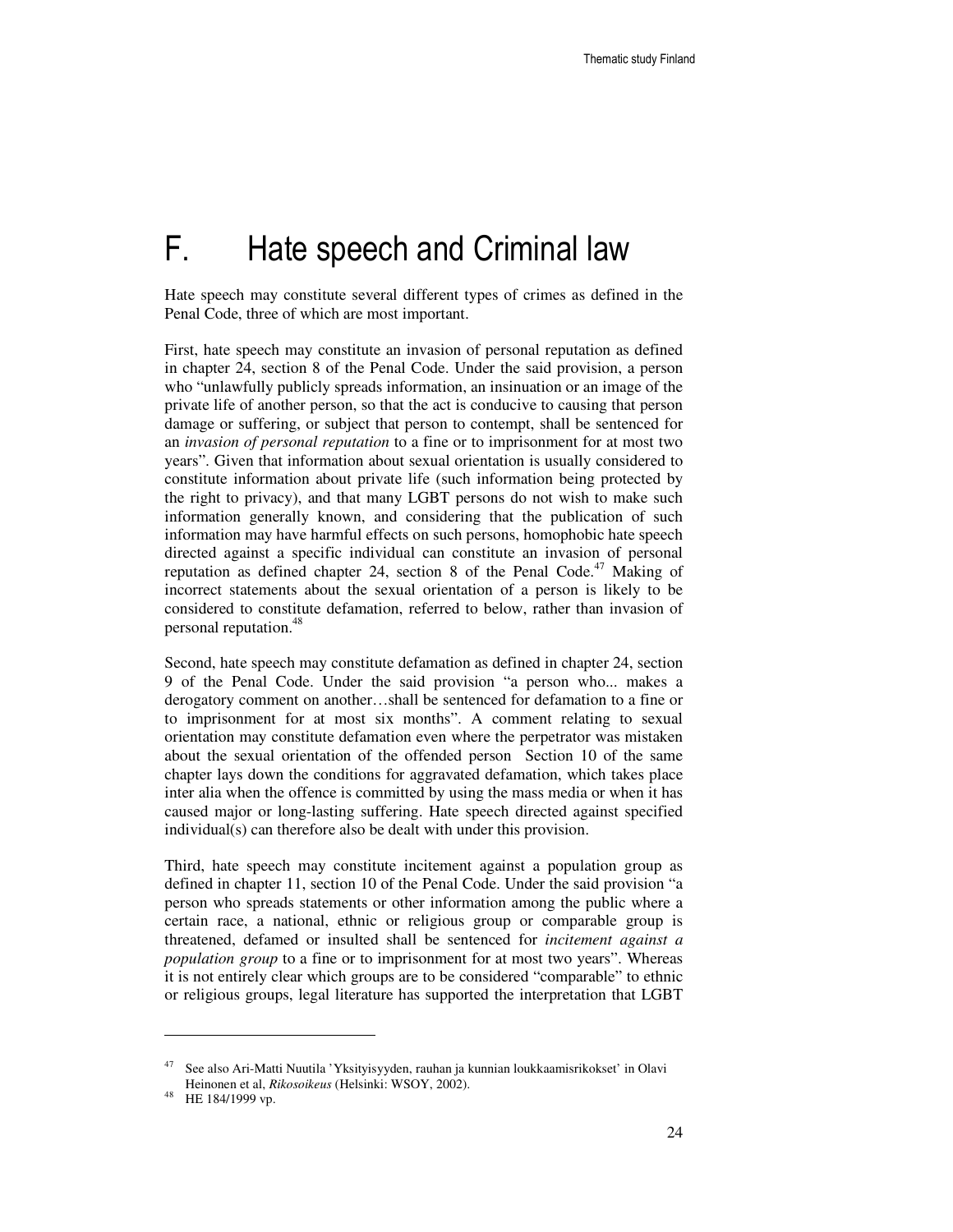groups are protected under this provision.<sup>49</sup> This interpretation is nowadays also supported by the fact that legal protection against discrimination has explicitly been extended to cover groups distinguished by sexual orientation. Moreover, a working group established by the Ministry of Justice has proposed that the provision be amended so as to explicitly cover sexual minorities.<sup>50</sup> Yet, there is no case law, as far as we know, confirming that LGBT-groups are to be considered to constitute a 'population group' for the purposes of the law.

Hate speech may also be dealt with under other branches of law than criminal law. Hate speech may constitute discrimination within the meaning of the Equal Treatment Act. Section 6 of the Act stipulates that harassment is one form of discrimination and that harassment is about "deliberate or de facto infringement of the dignity and integrity of a person or group of people by the creation of an intimidating, hostile, degrading, humiliating or offensive environment (harassment)". In view of section 6, particularly recurring hate speech – and even "lesser" forms of intimidation - may therefore come to be considered harassment. The material scope of application of the Equal Treatment Act is, in the case of sexual orientation, restricted to the fields of employment and education.<sup>51</sup> An employer or a provider of education that infringes the provisions of section 6 is liable to pay compensation to the injured party for suffering up to 15000 euros and even more in exceptional circumstances.<sup>52</sup>

A victim of hate speech may also be entitled to obtain damages under the Tort Liability Act (*vahingonkorvauslaki* (412/1974, as amended e.g. by law 509/2004)]. Chapter 5, section 6 of the Act stipulates that a person is entitled to compensation for suffering where, inter alia, (i) his/her private life has been infringed by means of an act punishable under law, (ii) he/she has been discriminated against by means of an act punishable under law; or where (iii) his/her dignity has been purposefully or out of gross negligence seriously injured. Therefore compensation for suffering may be obtained where criminal acts as defined in the above-mentioned provisions of the Penal Code – chapter 24, sections 8 and 9 and chapter 11, section 10 – or where discrimination as defined in chapter 11, section 11 or chapter 47, section 3 or 3a are at stake. A victim is entitled to damages even where the perpetrator has not in fact been charged with any of the above-mentioned offences.<sup>53</sup>

l

<sup>49</sup> See e.g. Ari-Matti Nuutila, 'Sotarikokset ja rikokset ihmisyyttä vastaan' in Olavi Heinonen et al, *Rikosoikeus* (Helsinki: WSOY, 2002).

<sup>50</sup> Oikeusministeriön mietintöjä ja lausuntoja 3/2010.

<sup>51</sup> Section 2 of the Act.

 $52$  Section 9 of the Act. The theoretical ceiling, the amount of which is currently 15 000 euros and which will be reviewed every two years, was according to the preparatory works to the Non-Discrimination Act adopted for the purposes of conveying to the courts the message that the amount of compensation in discrimination cases should be substantial.

See HE 167/2003 vp, p. 54. The situation was interpreted differently before the amendment of the Tort Liability Act in 2004, see e.g. Helsinki Court of Appeals 30.6.2005, case no. 2327.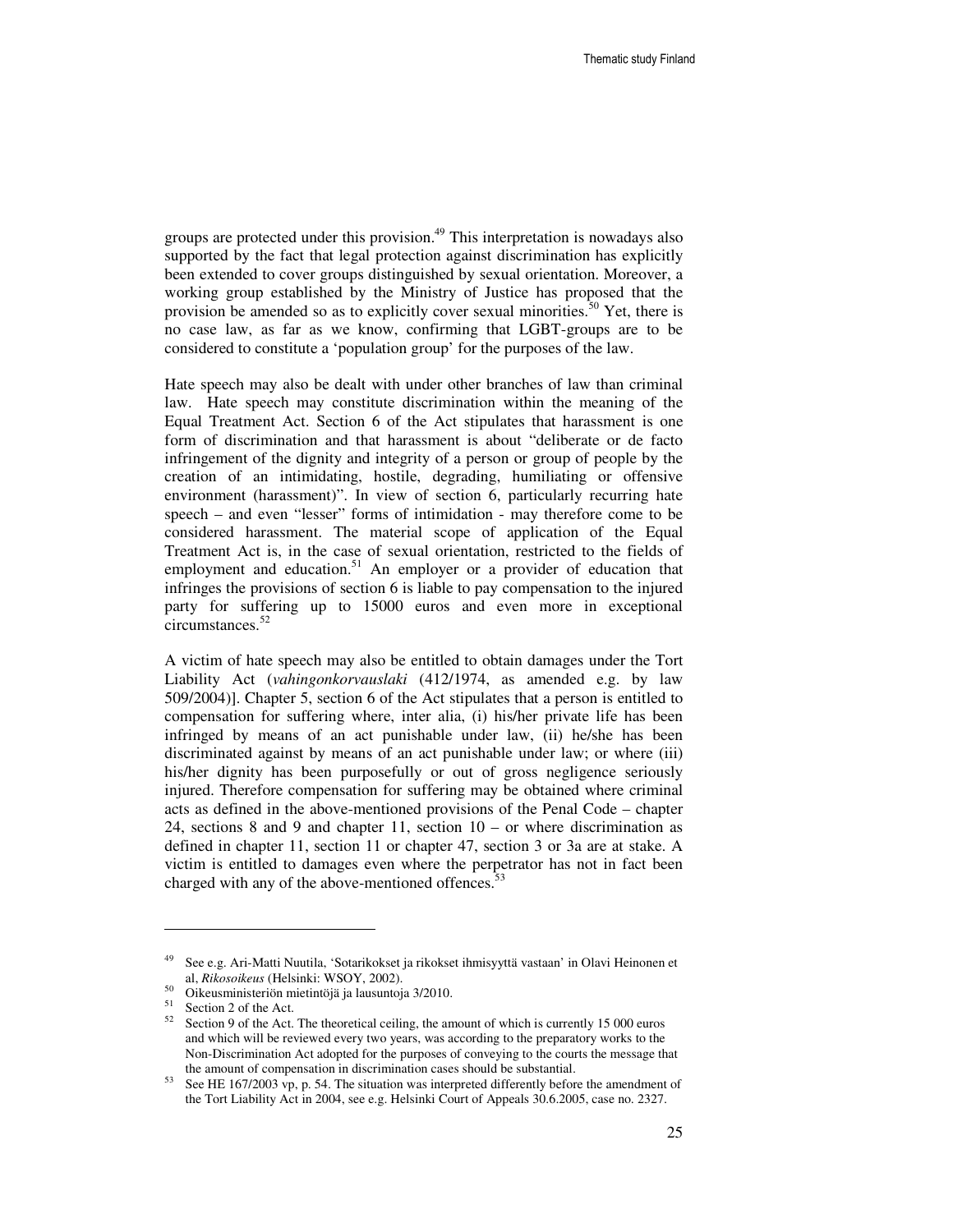An amendment to the Penal Code was passed in 2003 with a view to making certain types of motivations a ground for increasing the punishment. The amendment entered into force on 1 January 2004. Accordingly, chapter 6, section 5 of the Penal Code now provides that "the following are grounds for increasing the punishment:….(4) the offence has been directed at a person belonging to a national, racial, ethnic or other population group due to his/her membership in such a group". Although sexual minorities are not expressly referred to, it is clear from the pertinent preparatory works – that are, as mentioned, of major significance for interpretation in the Finnish legal culture that the provision is meant to be applicable with respect to crimes that are motivated by hatred against sexual minorities.<sup>54</sup> The working group established by the Ministry of Justice has proposed that also this provision be amended so that sexual orientation would be explicitly mentioned therein.<sup>55</sup> All of this notwithstanding, there is no case law on this as far as we know. The provision can be applied, in principle, with respect to all types of crimes.<sup>56</sup>

The Prosecution Service pays special attention to the processing of hate crimes. The Prosecutor General has given guidelines and instructions in this regard to the prosecutors. Typical hate crimes and 'general' crimes that appear to incorporate a hate-based motive are considered socially important and each case shall be reported to the Office of the Prosecutor General.

#### F.1. Statistics and case law

As pointed out in section A.3., overall data about specific crimes, such as incitement against a population group, do exist, but this data is not disaggregated according to the target group. Therefore the requested information, i.e. data about the numbers of criminal court cases regarding homophobic hate speech, number of convictions regarding homophobic hate speech, range of sanctions in such cases, number of non-criminal court cases initiated for homophobic statements, number of non-criminal court cases initiated for homophobic statements which were successfully completed, or the number of criminal court decisions in which homophobic motivation was used as an aggravating factor in sentencing, cannot be submitted. Such statistical data could only be obtained through a fully-fledged research into actual court records. However, the police produces on a yearly basis a report on racist crime, which indicates the numbers of *suspected* cases with a racist motive that have been reported to the police. The 2009 report included, for the first time, also information about other kinds of hate crimes, including crimes with a suspected homophobic motive. According to the report, 23 crimes with a suspected homophobic motive were reported to the police in Finland in 2008.

<sup>54</sup> HE 44/2002 vp, p. 203 ff.

<sup>55</sup> *Rasistiset rikokset*. Oikeusministeriön mietintöjä ja lausuntoja 3/2010.

<sup>56</sup> Idem.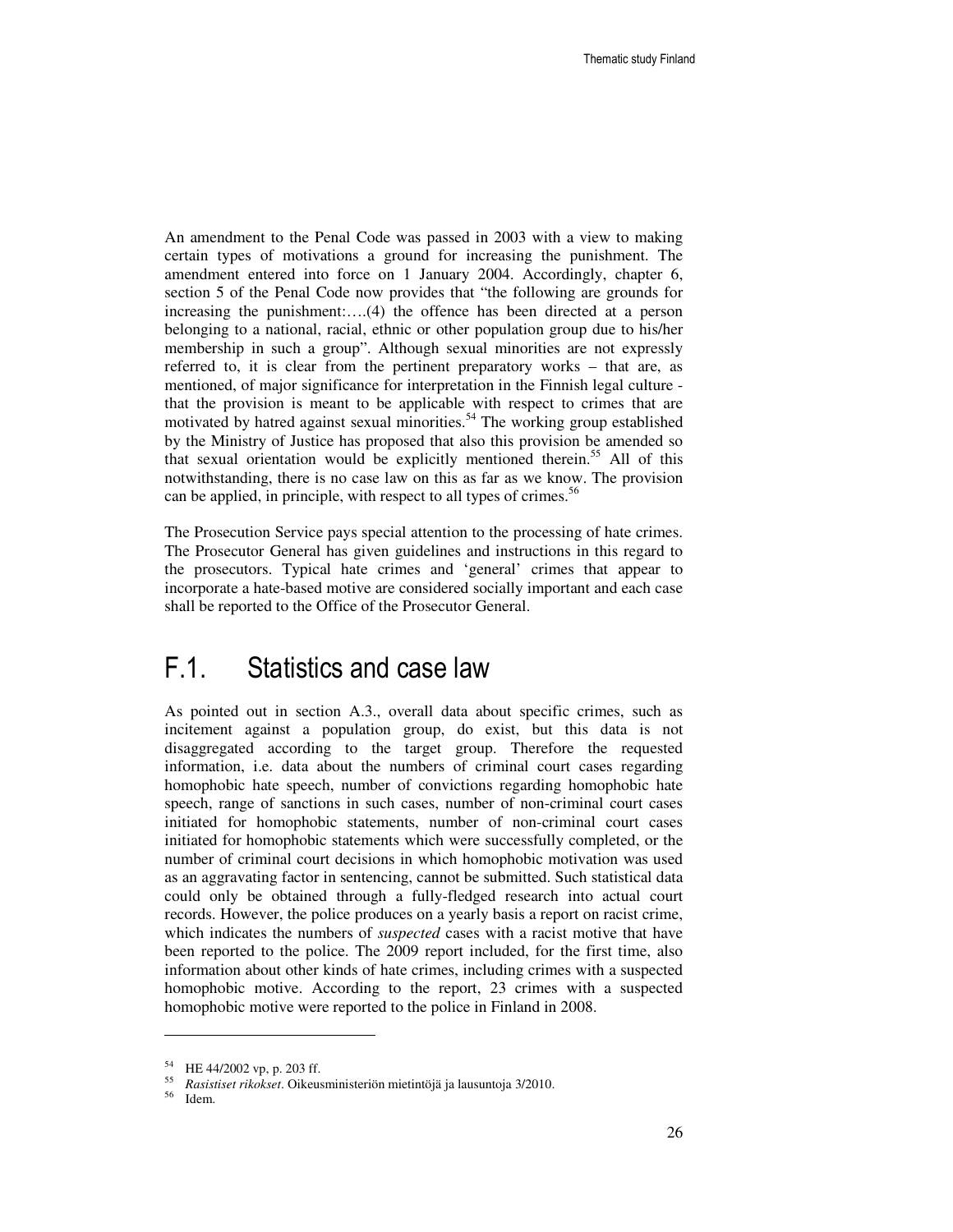A comprehensive keyword–based search of the case law database FINLEX, conducted on 12 February 2010, did not yield positive results as regards court decisions in the types of court proceedings enumerated above. One cannot, as mentioned before, draw from this the conclusion that there have been no such cases, as the case law database is not comprehensive and does not include e.g. the decisions of Courts of First Instance.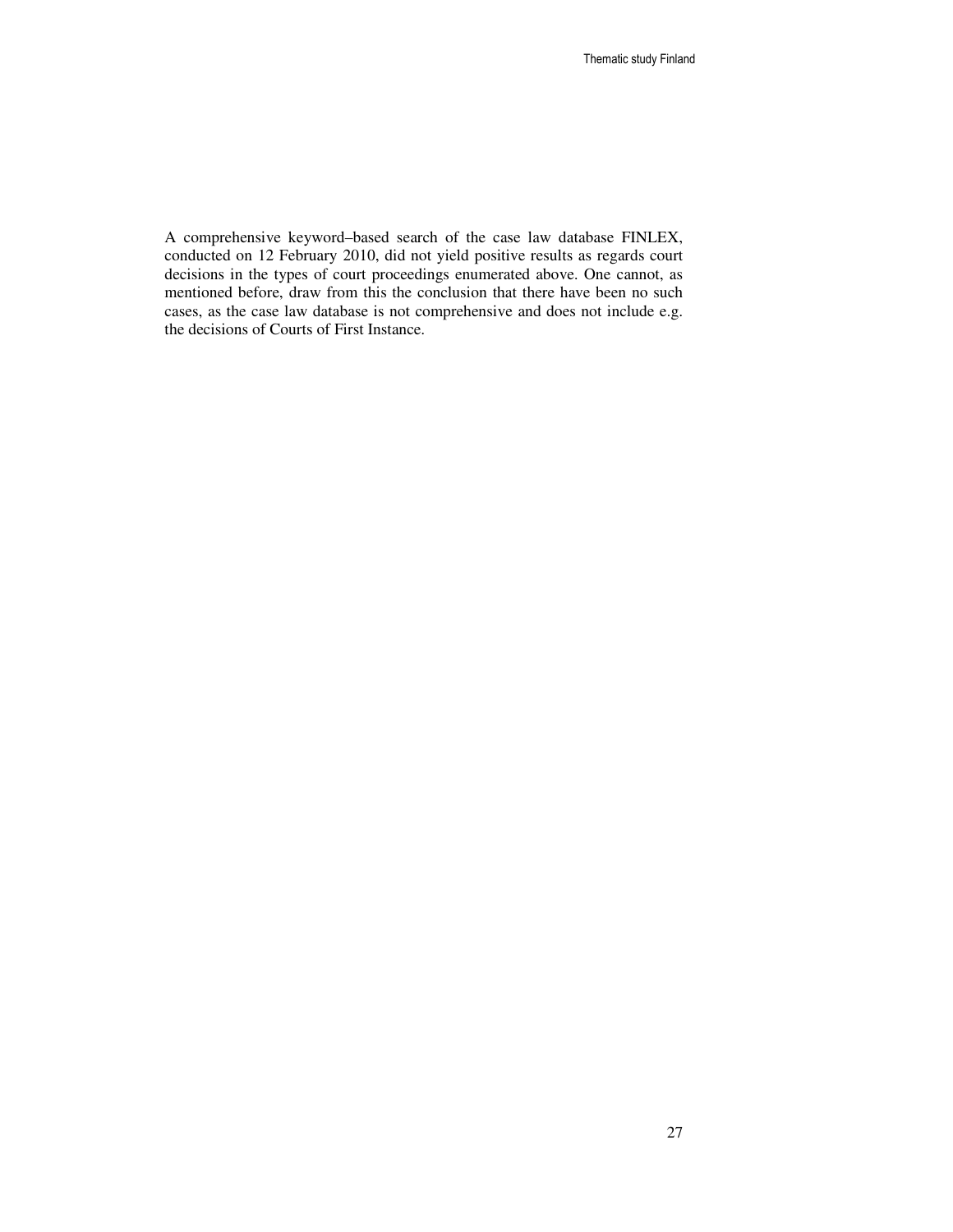### G. Transgender issues

The issue of discrimination against transgender persons is not specifically addressed in the domestic law. However, section 6 of the Constitution provides for equality before the law and prohibits discrimination on the grounds of, inter alia, gender and "other reason relating to a person". In the Finnish legal system there is a general piece of legislation that addresses gender equality (Act on Equality between Women and Men), and a separate general piece of legislation (Equal Treatment Act) that addresses discrimination on the grounds of e.g. sexual orientation. The latter Act does not specifically mention discrimination against transgender people, but its list of prohibited grounds of discrimination is open-ended, extending to "other statuses" in addition to those that are explicitly mentioned. The Ombudsman for Equality (gender equality) has taken the position that discrimination against transgender persons can be dealt with under gender discrimination legislation. The Ombud took this position in 2005, following a Parliamentary Committee<sup>57</sup> which in turn based itself on ECJ's decision in P v.  $S^{58}$  This position has received support in the pertinent literature.<sup>59</sup> The Ombud has indicated that it conceives its mandate in this respect broadly (i.e. as not just covering equality for persons who have undergone gender reassignment treatments but transgender people in general), on the grounds that the text of the law is open enough to support this interpretation and as otherwise legal protection for these persons would be insufficient.<sup>60</sup> Although this position in our view merits support, it could in theory also be argued that discrimination against transgender people forms a prohibited ground of discrimination of its own, being an "other status" within the meaning of the domestic law. $61$  The Equality Committee, commissioned to make a proposal for revised equality law, proposed in its Report that the Act on Equality Between Women and Men be amended so as to explicitly cover transgender discrimination.<sup>62</sup>

l

<sup>57</sup> Työelämä- ja tasa-arvovaliokunnanmietintö 3/2005 vp (regarding HE 195/2004 vp).

<sup>58</sup> European Court of Justice, case c-13/94.

<sup>59</sup> Jukka Lehtonen ja Kati Mustola 'Seksuaalisuuden ja sukupuolen moninaisuus työssä tutkimuksen tausta ja keskeiset käsitteet', in Jukka Lehtonen & Kati Mustola (toim.), "Eihän heterotkaan kerro…" Seksuaalisuuden ja sukupuolen rajankäyntiä työelämässä. Työministeriö, tutkimukset ja selvitykset 2/04, p. 19.

 $60$  Information from the Office of the Ombud on 11.2.2008 and 13.2.2008 (by telephone and email).

That this is an option was also suggested by the above-mentioned report of the Parliamentary Committee, see TyVM 3/2005 vp. See also the case from the Vaasa Administrative Court, explained in the Annex, where discrimination on the grounds that the person lived in a samesex relationship was considered to constitute discrimination on the grounds of "other status", not sexual orientation.

<sup>62</sup> The Report of the Equality Committee, *Proposal for a new Equal Treatment Act* (Committee Reports 2009:4). Available at the website of the Ministry of Justice, at www.om.fi (accessed 1.2.2010).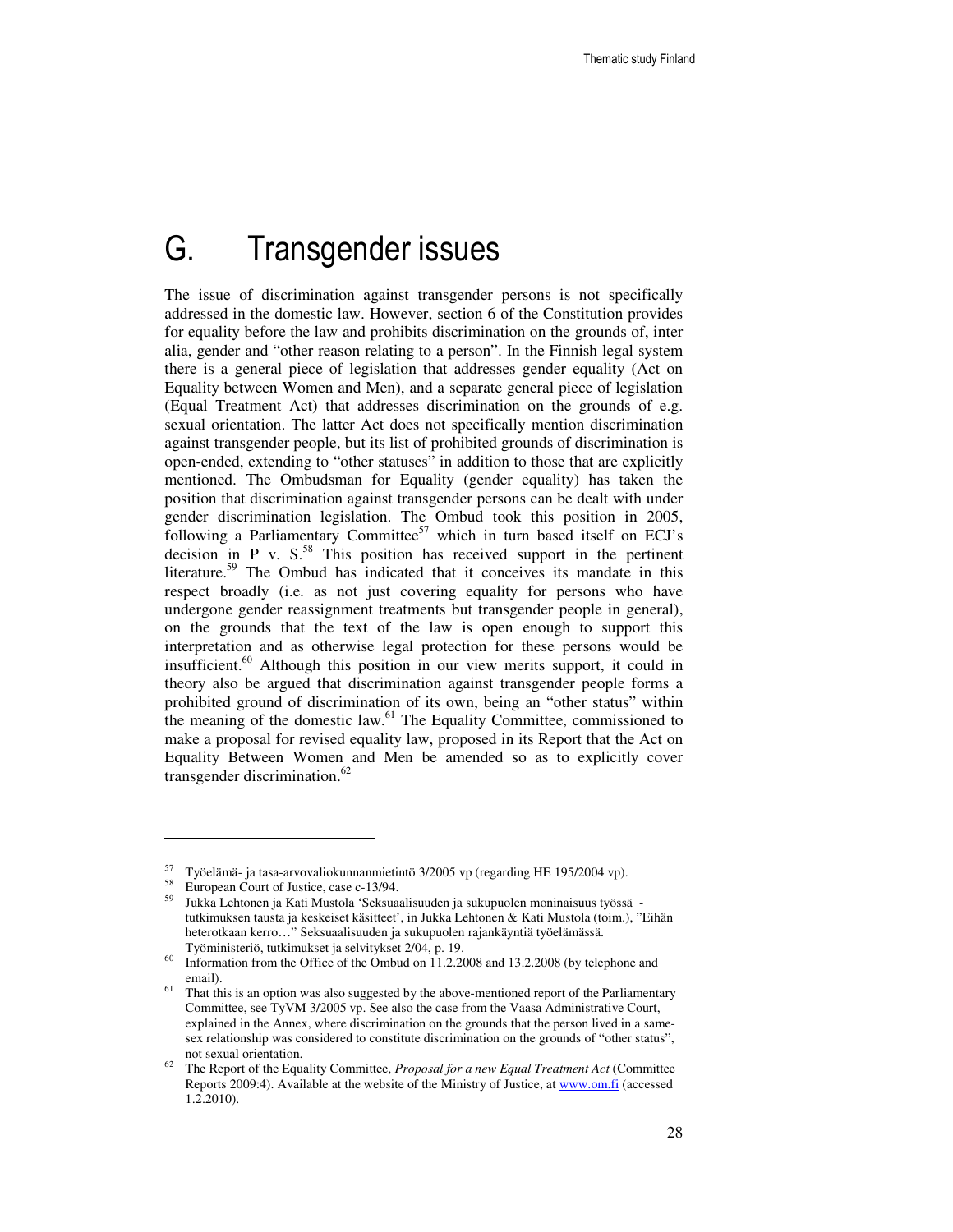The relevant provisions of the Aliens Act that deal with freedom of movement, asylum and subsidiary protection and family reunification, discussed above, apply also with respect to transgender people. Moreover, the relevant provisions apply equally to couples that are married and couples that live in a registered partnership, and to same-sex and different-sex couples that live in the same household – so the fact that a person has undergone or is undergoing a gender reassignment procedure should not affect his/her legal rights. There are no legal grounds to suspect that transgender people would not/should not be considered to constitute a "particular social group" within the meaning of section 87 of the Aliens Act, given that sexual minorities clearly qualify; therefore asylum or residence permit on the basis of need for protection may be granted on the grounds that the person concerned has a well-founded fear of being persecuted for reasons of his/her transsexuality.<sup>63</sup> The laws regarding freedom of assembly and protection from hate speech apply equally to transgender people as well.

The Act on the Recognition of the Sex of a Transsexual Person [*laki transseksuaalin sukupuolen vahvistamisesta* (563/2002)] entered into force in January 2002. Under that Act, the competent authorities shall recognize (officially confirm) that a person belongs to the opposite sex than that recorded into the population register, provided that he/she (i) provides a medical report testifying that he/she permanently experiences being a member of the opposite sex and that he/she lives in that gender role and that he/she been sterilized or is otherwise incapable of having children; (ii) is an adult (over 18 years of age); (iii) is not married or in a registered partnership (exceptions apply<sup>64</sup>) and is a Finnish citizen or is resident in Finland. The competent authority for this is the local register office ("maistraatti").

A person whose new *de jure* sex has been recognized by the authorities is to be treated as a person of that sex for all purposes under the law.<sup>65</sup> Under the Name Act [*nimilaki* (695/1985)] one can simply notify (no permission required) the local registry office of one's new first name – provided e.g. that the name is not offensive.<sup>66</sup> The change of the first name by way of simple notification procedure can be done only once, after which the change of the name is subject to an application procedure under which a person's first name can be changed if there are "valid grounds thereto".<sup>67</sup> Whereas the Name Act prohibits men from having women's names and vice versa, this is no obstacle where the new sex status has already been officially recognized. In practice transsexuals have been

Applications based on this ground appear not to be numerous. Information (telephone conversation) from the Finnish Refugee Advice Centre on 14.2.2008.

<sup>&</sup>lt;sup>64</sup> Section 2 of the Act provides that, if the other spouse gives his/her consent to this, a marriage is transformed into a registered partnership and a registered partnership is transformed into a marriage, in which case being married or in a registered partnership is not an obstacle for having one's real sex legally recognized.

 $65$  Section 5 of the act.

 $^{66}$  Section 32c.

Section 32d.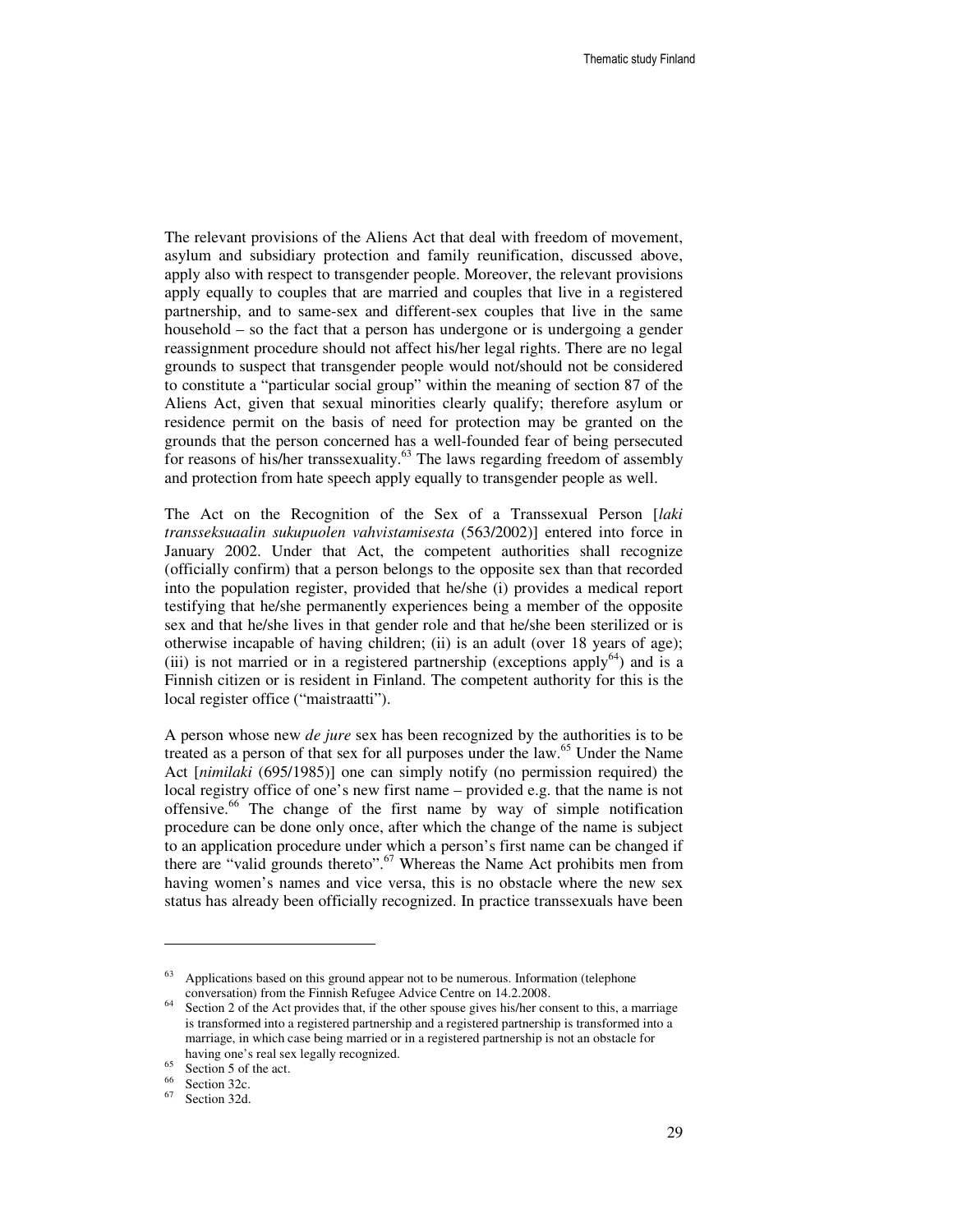able to register their new first name already after having started hormonal treatment, i.e. before having had their "new" sex officially recognized.<sup>68</sup>

#### G.1. Statistics and case law

Statistics. The office of the Ombudsman for Equality does not keep the kind of systematic records that would reliably give the exact numbers of communications submitted to them with regard to transgender issues. According to information obtained from the Ombud's office on 11.2.2008 and 12.2.2010, less than ten cases of suspected discrimination against transgender people have been communicated to the Ombud per year since 2005.<sup>69</sup> A manual examination on 14.2.2010 of the case law of the Equality Board ("*tasaarvolautakunta"*) did not disclose any cases that would have dealt with discrimination on the grounds of transsexuality.

According to information provided by the Finnish Population Center, direct and precise statistics on the numbers of people whose de jure sex has been changed or on numbers of name changes due to such change of de jure sex are not available. However, the personal identity code (PIN), which is automatically issued to each citizen of Finland and those residing in Finland for one year or more and upon application also to other persons residing in Finland, reveals the de jure sex of the person concerned (for women the PIN is an even number and for men it is an odd number), and numbers of changes of the PIN which involve a change in the number which indicates sex can be given. The numbers of such changes have increased gradually, being 43 in 2000 and 90 in 2007. However, these figures include 'false positives', the amount of which could be even 50% of the cases or more, because the numbers include cases where the PIN that a foreigner has had is changed (or actually: corrected) in a manner that indicates a change of sex even though there has been no change in this regard. Therefore the figures based on changes of the PIN are not very reliable.<sup>70</sup>

The number of name changes, where the name has been changed from a male name to a female name or vice versa, may actually give a more reliable picture of the situation. Also the numbers of such changes has increased over the years, being 8 in 2000 and 24 in 2007. These numbers are not fully reliable either, as they underestimate the number of changes of de jure sex and changes of name affected by virtue of the change of sex, because they do not include cases where a particular name is gender neutral (i.e. used by both women and men). The actual number of changes of de jure sex is therefore somewhere between the number of changes indicated in the previous chapter (number of changes of PIN

<sup>68</sup> HE 56/2001 vp.

<sup>&</sup>lt;sup>69</sup> Telephone conversation on 11.2.2008, email 13.2.2008 and 12.2.2010.

 $70$  Based on information obtained from the Finnish Population Centre by telephone and email in February 2008.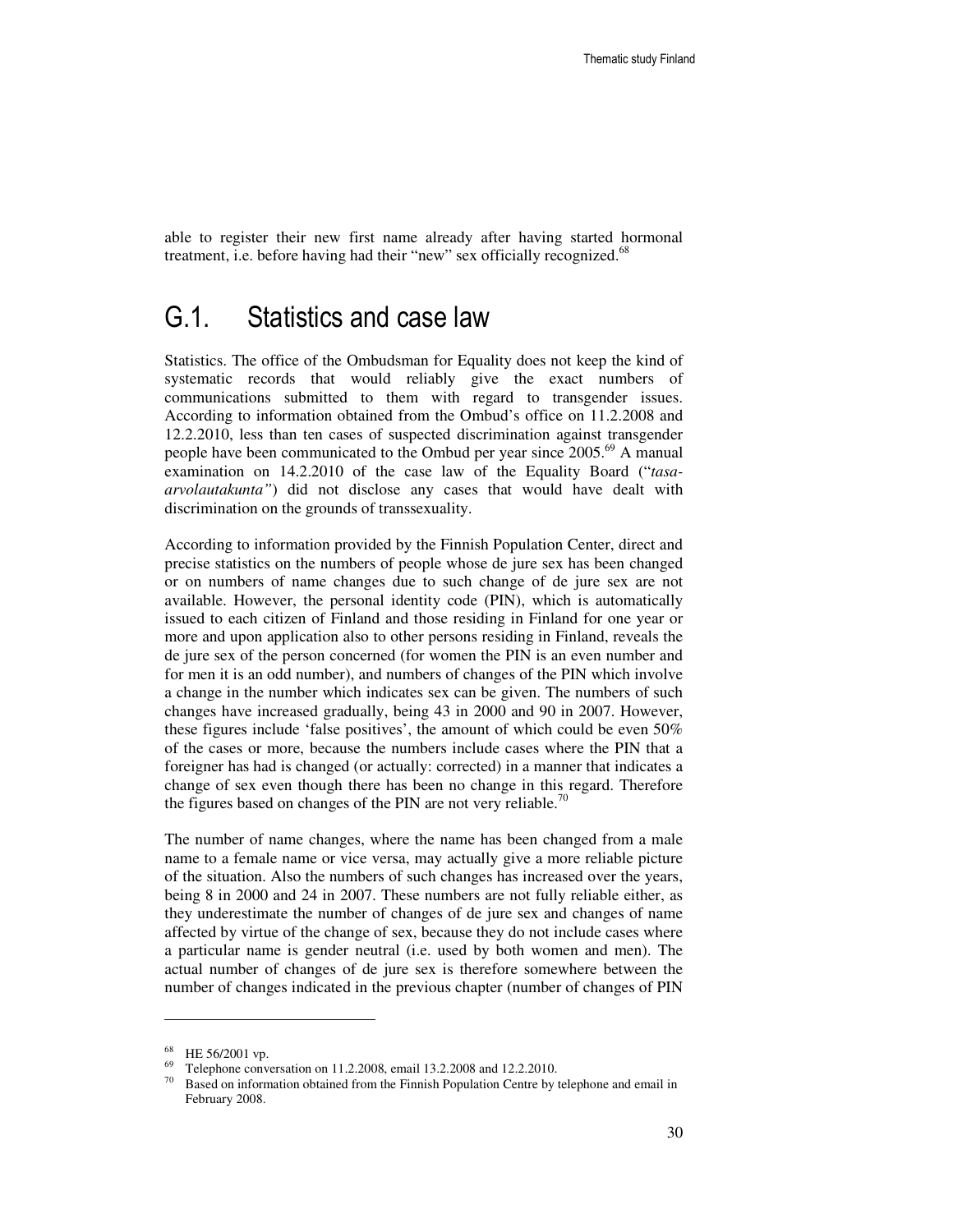from male to female and vice versa) and the number of changes of name from male to female or vice versa..<sup>71</sup>

Case law. We are not aware of any case law that would be directly relevant in this context. A keyword-based search of the case law database FINLEX, conducted on 14 February 2010, did not yield positive results.<sup>72</sup> Again it must be kept in mind that this does not necessarily mean that there are no relevant cases in this regard in Finland.

 $71$  Based on information obtained from the Finnish Population Centre by telephone and email in February 2008.

<sup>&</sup>lt;sup>72</sup> In case KHO:2009:15 (3.2.2009), the Supreme Administrative Court of Finland upheld the decision of the local registry office whereby the office had refused to change the PIN of the male-to-female transsexual applicant to reflect her new (de jure and de facto) sex. The grounds for this decision was that the applicant was married, and her spouse did not give her consent for the change of PIN, in consequence of which their marriage would have been transformed into a registered partnership.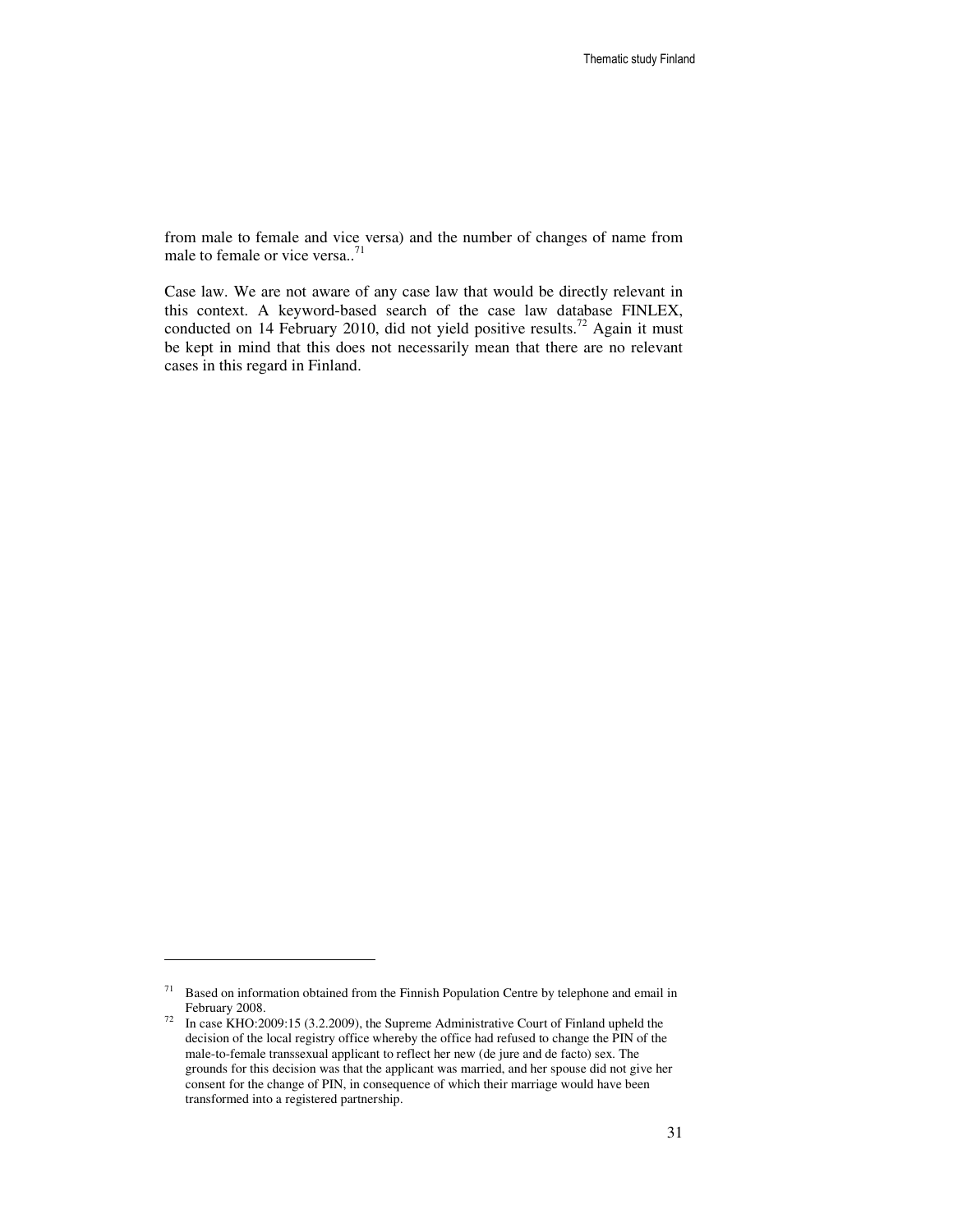# H. Miscellaneous

The FRA National Guidelines for this Flash Report ask the Member States to provide information about developments that are similar to or comparable with the developments in Lithuania as concerns the law on the protection of minors against the detrimental effects of public information and the proposed criminalization of promotion of homosexual relations in public places. There are no similar or comparable laws or policies in Finland.

The FRA Guidelines also request the provision of information about the use of "phallometry" during asylum procedure. There is nothing to suggest that such a method would be used or would have been used in Finland.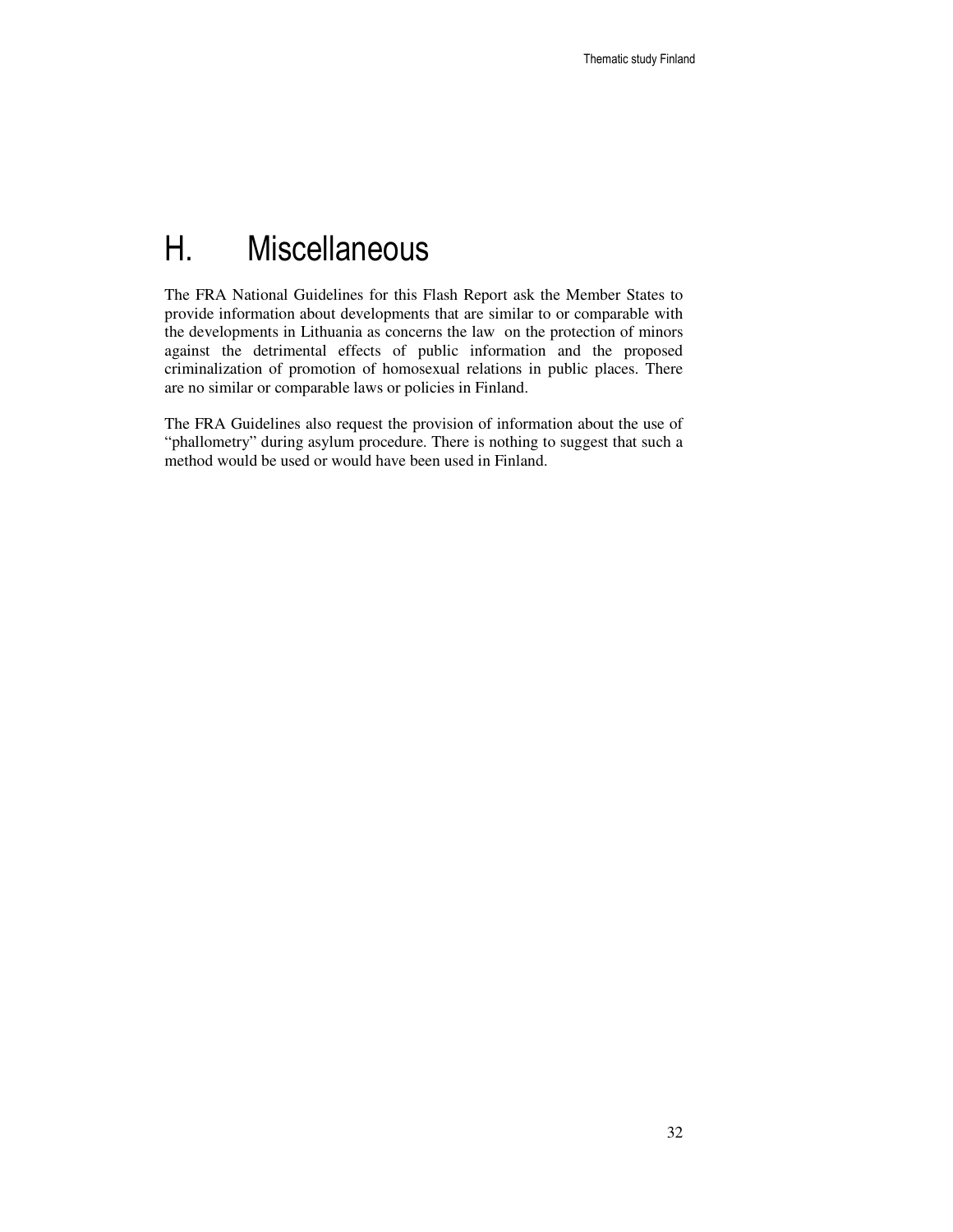### I. Good practices

The following may be presented as good practices from Finland:

- 1. Data collection on hate crimes. Finland has, since 1997, collected and reported data on a yearly basis on the racist crimes reported to the police. The methodology used is rather robust: researchers analyse each and every crime report that fits a certain profile, and analyse the case with a view to determining whether it was partly or wholly racially motivated. This allows the researchers to analyse not just the yearly number of racist crimes, but also to draw conclusions as to who are typical offenders, what are typical racist crimes and where and when these crimes occur and who are the victims. The 2009 report, for the first time, included data on several types of hate crimes, including crimes perpetrated because of the victim's (perceived) sexual orientation. It is expected that the future reports will also have this broader approach.
- 2. Change of name of transsexual individuals. A person whose new sex status has been recognized in accordance with the Act on the Recognition of the Sex of a Transsexual Person [*laki transseksuaalin sukupuolen vahvistamisesta* (563/2002)] has under the Name Act [*nimilaki* (695/1985)] the right to have his/her first name changed by means of a simple notification procedure.<sup>73</sup> In practice - and this is considered to constitute a good practice in this context – transsexuals are able to register their new first names already after having started hormonal treatment, i.e. before having had their "new" sex officially recognized.

The simple notification procedure applies where the person concerned changes his/her name for the first time. Otherwise an application procedure applies, under which a person's name can be changed if there are "valid grounds thereto", there being no reasonable doubt that gender reassignment would not qualify as such "valid ground"..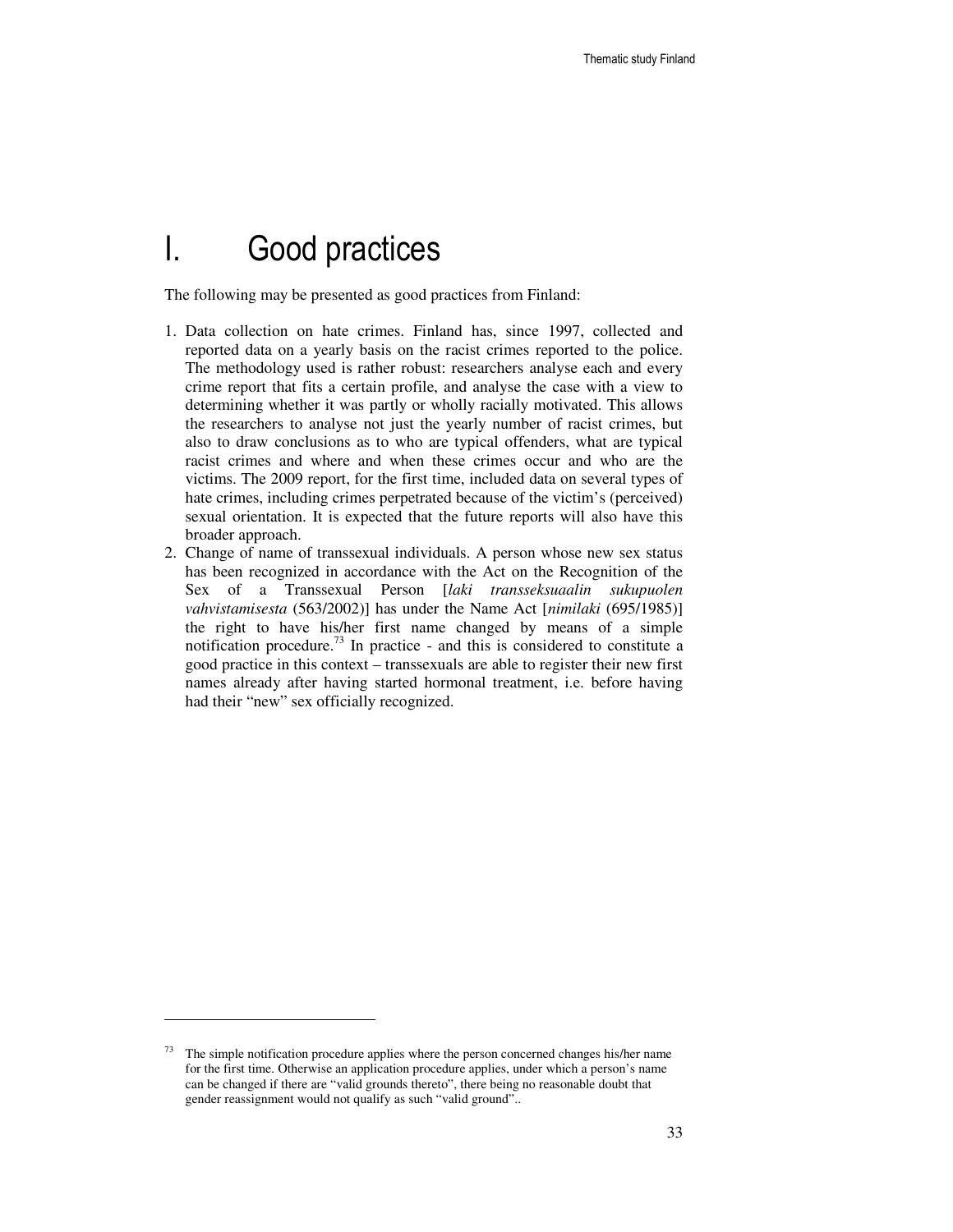# Annex 1 – Case law

| Case title                                                                                                                       | N/A (Ref. No. 04/0253/3)                                                                                                                                                                                                                                                                                                                                                                                                                                                                                                                                                                                                                                                                                                                                                                                                                                                                                                                                                              |
|----------------------------------------------------------------------------------------------------------------------------------|---------------------------------------------------------------------------------------------------------------------------------------------------------------------------------------------------------------------------------------------------------------------------------------------------------------------------------------------------------------------------------------------------------------------------------------------------------------------------------------------------------------------------------------------------------------------------------------------------------------------------------------------------------------------------------------------------------------------------------------------------------------------------------------------------------------------------------------------------------------------------------------------------------------------------------------------------------------------------------------|
| Decision date                                                                                                                    | 27.8.2004                                                                                                                                                                                                                                                                                                                                                                                                                                                                                                                                                                                                                                                                                                                                                                                                                                                                                                                                                                             |
| Reference details (type and<br>title of court/body; in original<br>language and English [official<br>translation, if available]) | Vaasan Hallinto-oikeus/Vaasa Administrative Court                                                                                                                                                                                                                                                                                                                                                                                                                                                                                                                                                                                                                                                                                                                                                                                                                                                                                                                                     |
| Key facts of the case<br>$(max. 500 \text{ chars})$                                                                              | The Cathedral Chapter of the Evangelical Lutheran Church of Finland had made a decision that the applicant<br>was not eligible to be appointed a chaplain (assistant vicar), as she was publicly living in a<br>same-sex relationship and had announced that she would officially register the relationship.                                                                                                                                                                                                                                                                                                                                                                                                                                                                                                                                                                                                                                                                          |
| Main<br>reasoning/argumentation<br>$(max. 500 \text{ chars})$                                                                    | The Constitution and the Equal Treatment Act provide for equality before the law and prohibit<br>discrimination on the grounds of, inter alia, sexual orientation and "other reasons related to a<br>person". Same-sex relationship is to be considered to constitute an "other reason related to a<br>person", on the basis of which it is not possible to discriminate, considering inter alia that the contemporary Finnish<br>society approves of same-sex relationships as is evident from the legislation regarding the right<br>of same-sex couples to register their relationship (Act on Registered Partnerships). The decision of the Cathedral<br>Chapter might have been justified had there been an applicable legal basis for it in the form of an exception to the<br>applicability of non-discrimination norms. No such exception was however provided for e.g. by the Church Order<br>(which lays down rules for appointing vicars and chaplains) or the Church Act. |
| Key issues (concepts,<br>interpretations) clarified by<br>the case (max. 500 chars)                                              | The decision confirms that the Equal Treatment Act and the Constitution are applicable in a case involving sexual<br>orientation discrimination in the Church; Discrimination on the basis of living in a same-sex relationship was<br>considered an "other reason related to a person", not sexual orientation discrimination as such.; (Implicitly:) The<br>having of a particular sexual orientation was not considered to be a <i>bona fide</i> occupational requirement for the                                                                                                                                                                                                                                                                                                                                                                                                                                                                                                  |

#### Chapter A, the interpretation and/or implementation of Employment Equality Directive 2000/78/EC, case 1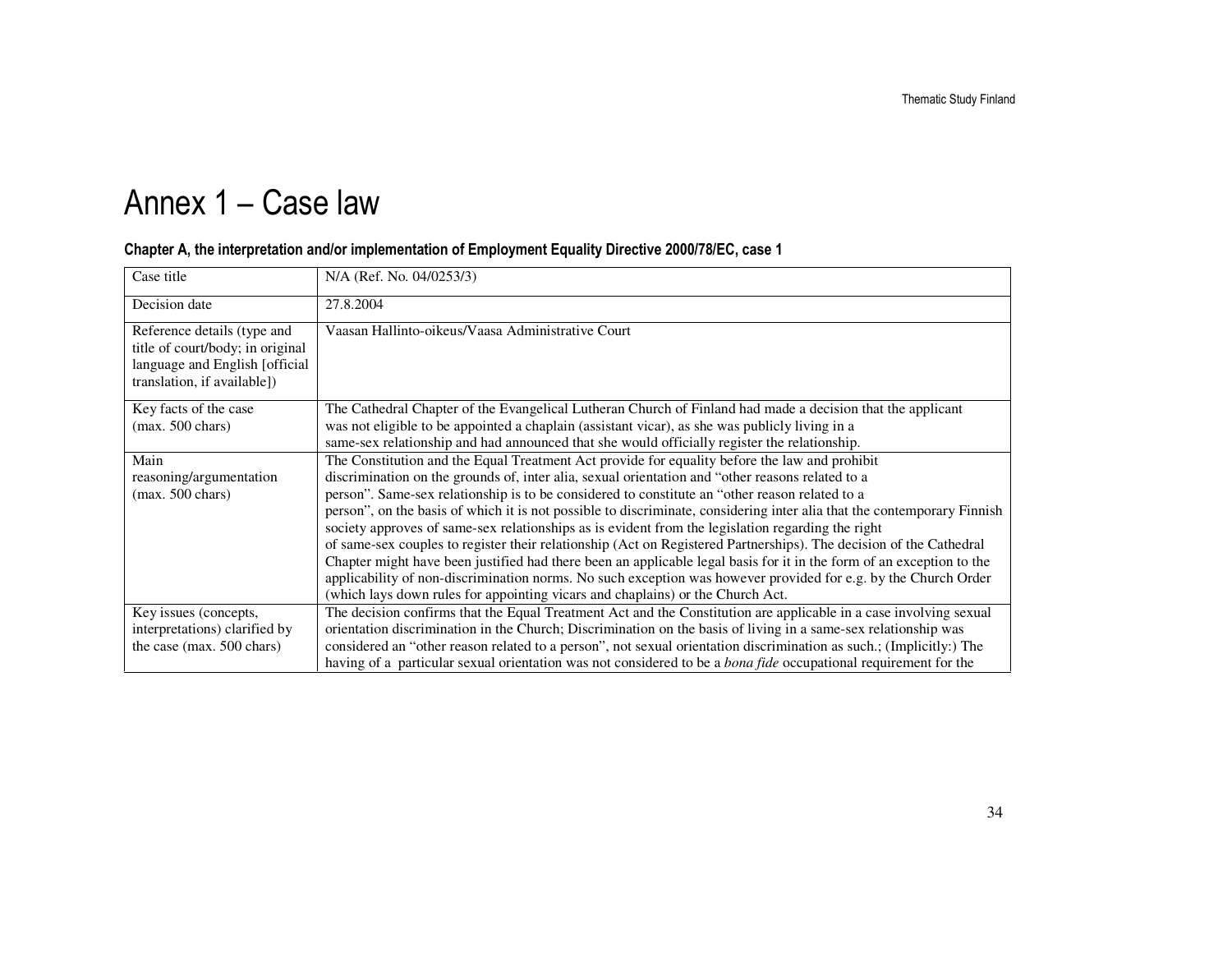| position of a chaplain.                                                        |
|--------------------------------------------------------------------------------|
|                                                                                |
|                                                                                |
| The Vaasa Administrative Court annulled the decision of the Cathedral Chapter. |
|                                                                                |

No other cases to report.